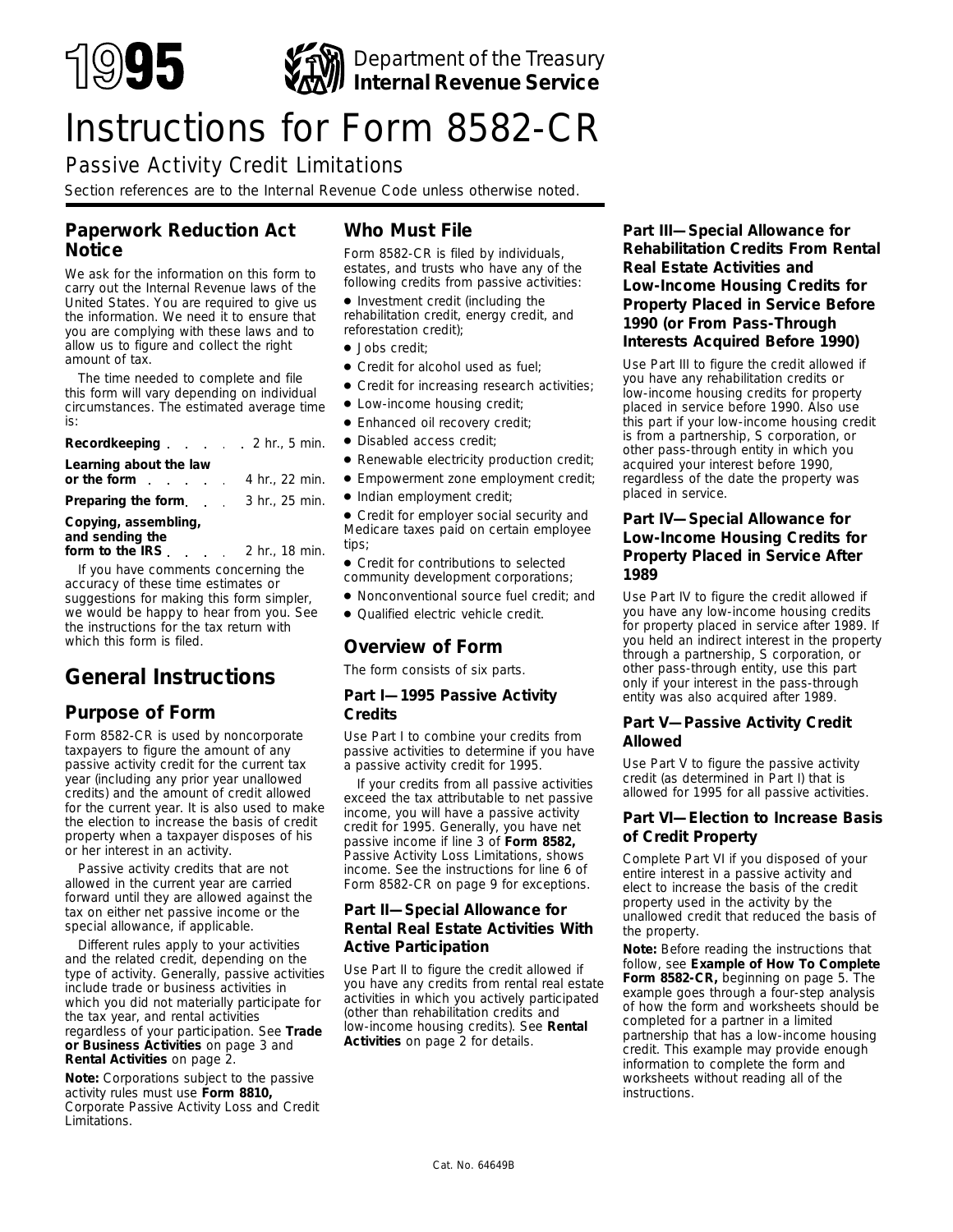### **Activities That Are Not Passive Activities**

The following are not passive activities:

**1.** Trade or business activities in which you materially participated for the tax year.

**2.** Any rental real estate activity in which you materially participated, if you were a "real estate professional" for the tax year. You were a real estate professional only if you met both of the following conditions:

**a.** More than half of the personal services you performed in trades or businesses were performed in real property trades or businesses in which you materially participated, and

**b.** You performed more than 750 hours of services in real property trades or businesses in which you materially participated.

For purposes of this rule, each interest in rental real estate is a separate activity, unless you elect to treat all interest in rental real estate as one activity.

If you were married filing jointly, either you or your spouse must separately meet both of the above conditions without taking into account services performed by the other spouse.

A real property trade or business is any real property development, redevelopment, construction, reconstruction, acquisition, conversion, rental, operation, management, leasing, or brokerage trade or business. Services you performed as an employee are not treated as performed in a real property trade or business unless you owned more than 5% of the stock (or more than 5% of the capital or profits interest) in the employer.

**3.** An interest in an oil or gas well drilled or operated under a working interest if at any time during the tax year you held the working interest directly or through an entity that did not limit your liability (such as a general partner interest in a partnership). This exception applies regardless of whether you materially participated in the activity for the tax year.

If, however, your liability was not unlimited for the entire year (e.g., you converted your general partner interest to a limited partner interest during the year), some of your income and losses from the working interest may be treated as passive activity gross income and passive activity deductions. See Temporary Regulations section 1.469-1T(e)(4)(ii).

**4.** The rental of a dwelling unit you used as a residence if section 280A(c)(5) applies. This exception applies if you rented out a dwelling unit that you also used as a home during the year for a number of days that exceeds the greater of 14 days or 10% of the number of days during the year that the home was rented at a fair rental.

**5.** An activity of trading personal property for the account of owners of interests in the activity. See Temporary Regulations section 1.469-1T(e)(6).

Credits from activities that are not passive activities should not be entered on Form 8582-CR. However, they may be

subject to limitations other than the passive credit rules.

# **Rental Activities**

A rental activity is a passive activity even if you materially participated in the activity (other than a rental real estate activity in which you materially participated, if you were a real estate professional).

However, if you meet any one of the six exceptions listed below, the rental of the property is not treated as a rental activity. See **Reporting Credits From the Activities** below if you meet any of the exceptions.

An activity is a rental activity if tangible property (real or personal) is used by customers or held for use by customers, and the gross income (or expected gross income) from the activity represents amounts paid (or to be paid) mainly for the use of the property. The activity is considered a rental activity even if the use is under a lease, a service contract, or some other arrangement that is not called a lease.

### **Exceptions**

An activity is **not** a rental activity if:

**1.** The **average period of customer use** of the rental property is 7 days or fewer.

Figure the average period of customer use for a class of property by dividing the total number of days in all rental periods by the number of rentals during the tax year. If the activity involves renting more than one class of property, multiply the average period of customer use of each class by the ratio of the gross rental income from that class to the activity's total gross rental income. The activity's average period of customer use equals the sum of these class-by-class average periods weighted by gross income. See Regulations section 1.469-1(e)(3)(iii).

**2.** The **average period of customer use** (defined above) of the rental property is 30 days or less, and **significant personal services** were provided in making the rental property available for customer use.

**Significant personal services** include only services performed by individuals. In determining if personal services are significant, all the relevant facts and circumstances are considered. Facts and circumstances include the frequency of the services, the type and amount of labor required to perform the services, and the value of the services relative to the amount charged for the property's use.

**3. Extraordinary personal services** were provided in making the rental property available for customer use.

Services provided in making rental property available for customer use are **extraordinary personal services** only if the services are performed by individuals, and the customers' use of the rental property is incidental to their receipt of the services.

**4.** The rental of the property is **incidental** to a nonrental activity.

The rental of property is **incidental** to an activity of holding property for investment if the main purpose of holding the property is to realize a gain from the appreciation of the property, and the gross rental income is less than 2% of the smaller of the **unadjusted basis** of the property or the fair market value of the property.

**Unadjusted basis** means the cost of the property without regard to depreciation deductions or any other adjustment described in section 1016 that reduces basis.

The rental of property is **incidental** to a trade or business activity if:

**a.** You own an interest in the trade or business activity during the tax year;

**b.** The rental property was mainly used in the trade or business activity during the tax year or during at least 2 of the 5 preceding tax years; and

**c.** The gross rental income from the property is less than 2% of the smaller of the unadjusted basis of the property or the fair market value of the property.

Lodging provided for the employer's convenience to an employee or the employee's spouse or dependents is incidental to the activity or activities in which the employee performs services.

**5.** You customarily make the rental property available during defined business hours for nonexclusive use by various customers.

**6.** You provide property for use in a nonrental activity of a partnership, an S corporation, or joint venture in your capacity as an owner of an interest in such partnership, S corporation, or joint venture.

### **Reporting Credits From the Activities**

If you meet any of the six exceptions listed above, your rental of the property is not a rental activity. You then must determine whether your rental of the property is a trade or business activity and, if so, whether you materially participated in the activity for the tax year (see **Trade or Business Activities** and **Material**

**Participation** on page 3). If the activity is a trade or business activity in which you did not materially participate, enter the credits from the activity in Worksheet 4 on page 11.

If you meet any of the six exceptions listed above, and the activity is a trade or business activity in which you materially participated, report the credits from the activity on the form you normally use.

If you **did not** meet any of the six exceptions, the rental activity is generally a passive activity. Special rules apply if you conduct the rental activity through a publicly traded partnership (PTP). See **Publicly Traded Partnerships (PTPs)** on page 14. If the rental activity is not conducted through a PTP, the passive rental activity is entered in Worksheet 1, 2, 3, or 4 on pages 10 and 11.

Worksheet 1 is for credits (other than rehabilitation credits and low-income housing credits) from passive rental real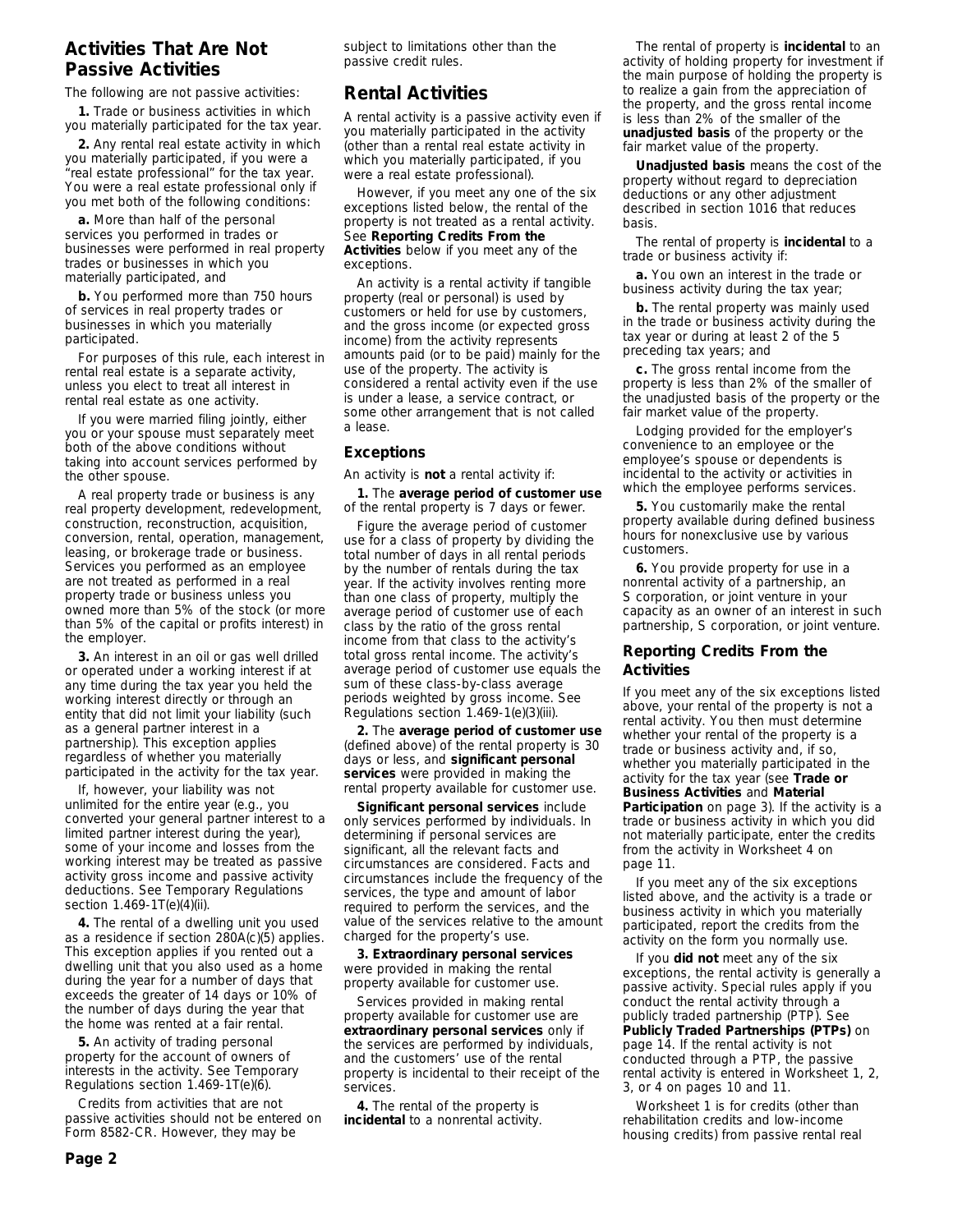estate activities in which you actively participated. However, married individuals who file separate tax returns but did not live apart at all times during the tax year must use Worksheet 4 even if there was active participation.

Worksheet 2 is for rehabilitation credits from passive rental real estate activities and low-income housing credits for property placed in service before 1990. This worksheet is also used for low-income housing credits from a partnership, S corporation, or other pass-through entity if your interest in the pass-through entity was acquired before 1990, regardless of the date the property was placed in service.

Worksheet 3 is for low-income housing credits for property placed in service after 1989 (unless held through a pass-through entity in which you acquired your interest before 1990).

Worksheet 4 is for credits from passive trade or business activities in which you did not materially participate and passive rental real estate activities without active participation (but not rehabilitation credits from passive rental real estate activities and low-income housing credits).

### See **Special Allowance for Credits From Active Participation in Rental Real Estate Activities** below.

### **Special Allowance for Credits From Active Participation in Rental Real Estate Activities**

If you actively participated in a passive rental real estate activity, you may be able to claim credits from the activity for the tax attributable to a special allowance of up to \$25,000, reduced by any passive losses allowed under this exception on Form 8582. The special allowance also applies to low-income housing credits and rehabilitation credits from a rental real estate activity, even if you did not actively participate in the activity. The credits allowed under the special allowance are in addition to the credits allowed for the tax attributable to net passive income.

Married individuals filing separate returns who did not live apart at all times during the year and trusts cannot use the special allowance. An estate can use the special allowance only for its tax years ending less than 2 years after the decedent's death.

Only individuals and qualifying estates can actively participate in a rental real estate activity. Limited partners cannot actively participate unless future regulations provide an exception. In addition, you are not considered to actively participate in a rental real estate activity if at any time during the tax year your interest (including your spouse's interest) in the activity was less than 10% (by value) of all interests in the activity.

Active participation is a less stringent requirement than material participation (see **Material Participation** below). You may be treated as actively participating if you participated, for example, in making management decisions or arranging for others to provide services (such as repairs)

in a significant and bona fide sense. Management decisions that can count as active participation include approving new tenants, deciding on rental terms, approving capital or repair expenditures, and other similar decisions.

An estate is treated as actively participating for tax years ending less than 2 years after the date of the decedent's death if the decedent would have satisfied the active participation requirements for the activity for the tax year in which the decedent died. Such an estate is a qualifying estate.

The maximum special allowance that single individuals and married individuals filing a joint return for the tax year can qualify for is \$25,000. The maximum is \$12,500 in the case of married individuals who file separate returns for the tax year but only if they lived apart at all times during the tax year. The maximum special allowance for which an estate can qualify is \$25,000 reduced by the special allowance for which the surviving spouse qualified.

If your modified adjusted gross income (defined on page 9) is \$100,000 or less (\$50,000 or less if married filing separately), figure your credits based on the amount of the maximum special allowance referred to in the preceding paragraph. If your modified adjusted gross income is more than \$100,000 (\$50,000 if married filing separately), the special allowance is limited to 50% of the difference between \$150,000 (\$75,000 if married filing separately) and your modified adjusted gross income. When modified adjusted gross income is \$150,000 or more (\$75,000 or more if married filing separately), there is no special allowance.

However, for low-income housing credits for property placed in service before 1990, and rehabilitation credits, the limits on modified adjusted gross income are increased. If your modified adjusted gross income is more than \$200,000 (\$100,000 if married filing separately), the special allowance is limited to 50% of the difference between \$250,000 (\$125,000 if married filing separately), and your modified adjusted gross income. When modified adjusted gross income is \$250,000 or more (\$125,000 or more if married filing separately), there is no special allowance.

The modified adjusted gross income limitation does not apply when figuring the special allowance for low-income housing credits for property placed in service after 1989 (other than from a pass-through entity in which you acquired your interest before 1990).

**Reporting credits from rental real estate activities.—**Complete Part I first to determine your credits from all rental real estate activities and your passive activity credit. You have a passive activity credit if line 7 shows an amount other than zero. Complete Part II if you have credits (other than low-income housing and rehabilitation credits) from rental real estate activities in which you actively participated. Complete Part III if you have low-income housing

credits from property placed in service before 1990 (or any low-income housing credits from a pass-through entity in which you acquired your interest before 1990), or rehabilitation credits from rental real estate activities. Complete Part IV if you have low-income housing credits for property placed in service after 1989 (other than from a pass-through entity in which you acquired your interest before 1990).

### **Trade or Business Activities**

A trade or business activity is an activity (other than a rental activity or an activity treated as incidental to an activity of holding property for investment) that:

**1.** Involves the conduct of a trade or business (within the meaning of section 162),

**2.** Is conducted in anticipation of starting a trade or business, or

**3.** Involves research or experimental expenditures deductible under section 174 (or that would be if you chose to deduct rather than capitalize them).

### **Reporting Credits From the Activities**

**Trade or business activities with material participation.—**If you materially participated in a trade or business activity, the activity is not a passive activity. Report the credits from the activity on the form you normally use.

**Trade or business activities without material participation.—**If you did not materially participate in a trade or business activity, the activity is a passive activity. In general, you must use Worksheet 4 on page 11 to determine the amount to enter on Form 8582-CR for each trade or business activity in which you did not materially participate. However, if you held the activity through a PTP, special rules apply. See **Publicly Traded Partnerships (PTPs)** on page 14.

# **Material Participation**

**In general.—**Participation, for purposes of the material participation tests listed below, generally includes any work you did for an activity if you owned an interest in the activity at the time you did the work. The capacity in which you did the work does not matter. However, work is not treated as participation if it is not work that an owner would customarily do in the same type of activity and one of your main reasons for doing the work was to avoid the disallowance of losses or credits from the activity under the passive activity rules.

Work you did as an investor in an activity is not treated as participation unless you were directly involved in the day-to-day management or operations of the activity. Work done as an investor includes:

**1.** Studying and reviewing financial statements or reports on operations of the activity.

**2.** Preparing or compiling summaries or analyses of the finances or operations of the activity for your own use.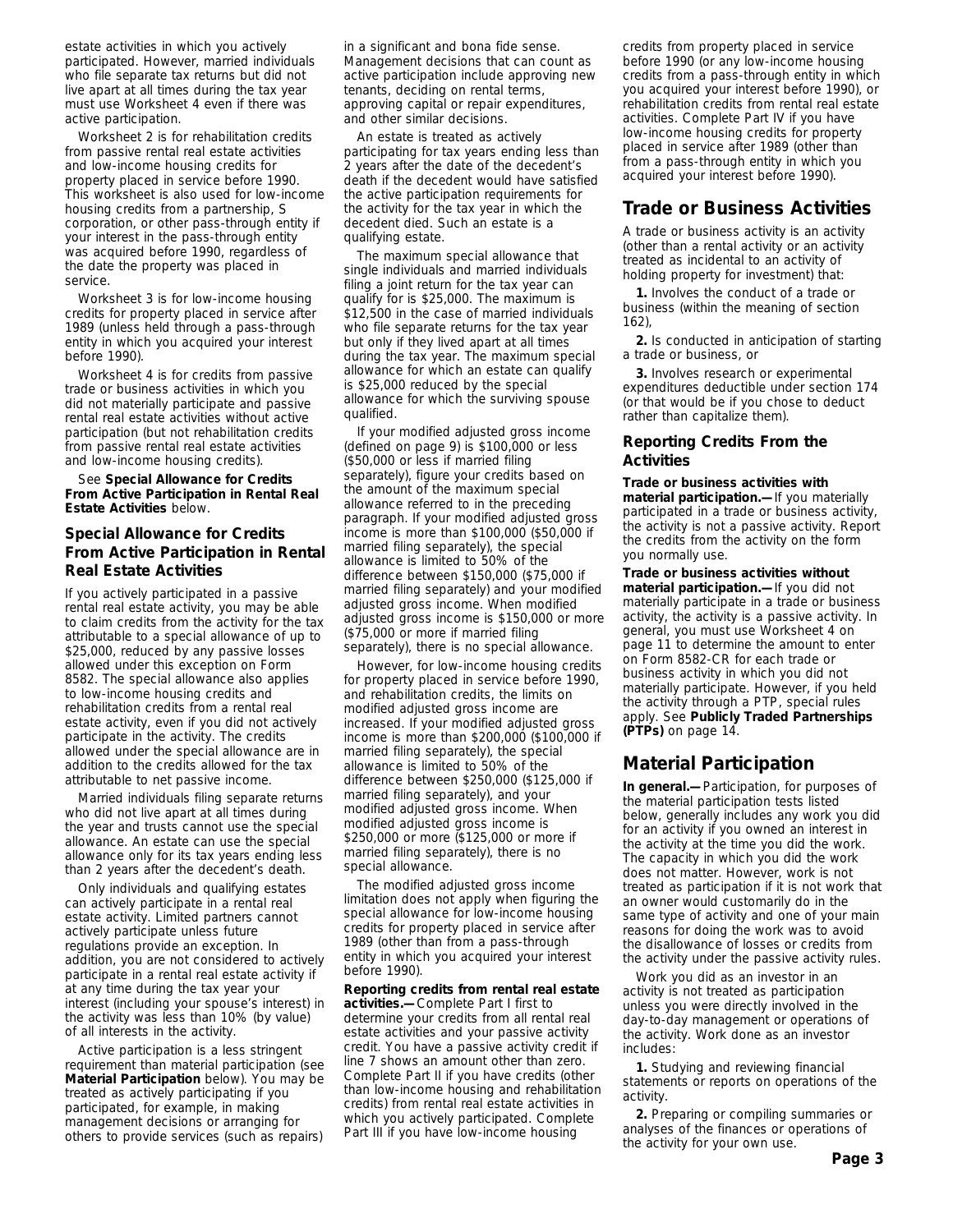**3.** Monitoring the finances or operations of the activity in a nonmanagerial capacity.

You may prove your participation in an activity by any reasonable means. You do not have to maintain contemporaneous daily time reports, logs, or similar documents if you can establish your participation by other reasonable means. Reasonable means for this purpose may include, but are not limited to, identifying services performed over a period of time and the approximate number of hours spent performing the services during that period, based on appointment books, calendars, or narrative summaries.

Participation by your spouse during the tax year in an activity you own may be counted as your participation in the activity. Your spouse's participation may be included as your participation even if your spouse did not own an interest in the activity and whether or not you and your spouse file a joint return for the tax year.

**Tests for individuals.—**You materially participated for the tax year in an activity if you satisfy one or more of the following tests:

**1.** You participated in the activity for more than 500 hours.

**2.** Your participation in the activity for the tax year was substantially all of the participation in the activity of all individuals (including individuals who did not own any interest in the activity) for the year.

**3.** You participated in the activity for more than 100 hours during the tax year, and you participated at least as much as any other individual (including individuals who did not own any interest in the activity) for the year.

**4.** The activity is a significant participation activity for the tax year, and you participated in all significant participation activities during the year for more than 500 hours. A **significant participation activity** is any trade or business activity in which you participated for more than 100 hours during the year and in which you did not materially participate under any of the other material participation tests.

**5.** You materially participated in the activity for any 5 (whether or not consecutive) of the 10 preceding tax years. When determining if you materially participated in tax years beginning before 1987 (other than a tax year of a partnership, an S corporation, an estate, or a trust ending after 1986), you materially participated only if you participated for more than 500 hours during the tax year.

**6.** The activity is a personal service activity in which you materially participated for any 3 (whether or not consecutive) preceding tax years. When determining whether you materially participated for tax years beginning before 1987 (other than a tax year of a partnership, an S corporation, an estate, or trust ending after 1986), you materially participated only if you participated for more than 500 hours during the tax year.

An activity is a personal service activity if it involves performing personal services in

the fields of health, law, engineering, architecture, accounting, actuarial science, performing arts, consulting, or any other trade or business in which capital is not a material income-producing factor.

**7.** Based on all the facts and circumstances, you participated in the activity on a regular, continuous, and substantial basis during the tax year.

You did not materially participate in the activity under this seventh test, however, if you participated in the activity for 100 hours or less during the tax year. Your participation in managing the activity does not count in determining whether you materially participated under this test if:

**a.** Any person (except you) received compensation for performing services in the management of the activity; or

**b.** Any individual spent more hours during the tax year than you spent performing services in the management of the activity (regardless of whether the individual was compensated for the management services).

**Special rules for limited partners.—**If you owned your interest in an activity as a limited partner, you generally **did not** materially participate in the activity. You **did** materially participate in the activity, however, if you met material participation tests 1, 5, or 6 above for the tax year.

You are not treated as a limited partner for the material participation tests, however, if you were a general partner in the partnership at all times during the partnership's tax year ending with or within your tax year (or, if shorter, during the portion of the partnership's tax year in which you directly or indirectly owned your limited partner interest).

**Special rules for certain retired or disabled farmers and surviving spouses of farmers.—**Certain retired or disabled farmers and surviving spouses of farmers are treated as materially participating in a farming activity if the real property used in the activity meets the estate tax rules for special valuation of farm property passed from a qualifying decedent. See Temporary Regulations section 1.469-5T(h)(2).

**Estates and trusts.—**The passive activity credit limitations apply to an estate or trust. See Temporary Regulations sections 1.469-1T(b)(2) and (3). The rules for determining material participation for this purpose have not yet been issued.

### **Grouping Your Activities**

Generally, one or more trade or business activities or rental activities may be treated as a single activity if the activities make up an appropriate economic unit for the measurement of gain or loss under the passive activity rules. Whether activities make up an appropriate economic unit depends on all the relevant facts and circumstances. The factors given the greatest weight in determining whether activities make up an appropriate economic unit are:

**1.** Similarities and differences in types of trades or businesses,

**2.** The extent of common control,

- **3.** The extent of common ownership,
- **4.** Geographical location, and

**5.** Reliance between or among the activities.

**Example.** You have a significant ownership interest in a bakery and a movie theater in Baltimore and in a bakery and a movie theater in Philadelphia. Depending on all the relevant facts and circumstances, there may be more than one reasonable method for grouping your activities. For instance, the following groupings may or may not be permissible: a single activity, a movie theater activity and a bakery activity, a Baltimore activity and a Philadelphia activity, or four separate activities.

Once you choose a grouping under these rules, you must continue using that grouping in later tax years unless a material change in the facts and circumstances makes it clearly inappropriate.

The IRS may regroup your activities if your grouping fails to reflect one or more appropriate economic units and one of the primary purposes of your grouping is to avoid the passive activity limitations.

### **Limitation on grouping certain**

**activities.—**The following activities may **not** be grouped together:

**1.** A rental activity with a trade or business activity unless the activities being grouped together make up an appropriate economic unit, and

**a.** The rental activity is insubstantial relative to the trade or business activity or vice versa, or

**b.** Each owner of the trade or business activity has the same proportionate ownership interest in the rental activity. If so, the portion of the rental activity involving the rental of property to be used in the trade or business activity may be grouped with the trade or business activity.

**2.** An activity involving the rental of real property with an activity involving the rental of personal property (except for personal property provided in connection with the real property or vice versa).

**3.** Any activity with another activity in a different type of business and in which you hold an interest as a limited partner or as a limited entrepreneur (as defined in section 464(e)(2)), if that other activity engages in holding, producing, or distributing motion picture films or videotapes; farming; leasing section 1245 property; or exploring for (or exploiting) oil and gas resources or geothermal deposits.

### **Activities conducted through partnerships or S corporations, and C corporations subject to section 469.—**

Once a partnership or corporation determines its activities under these rules, a partner or shareholder may use these rules to group those activities with each other, with activities conducted directly by the partner or shareholder, and with activities conducted through other partnerships and corporations. A partner or shareholder may not treat as separate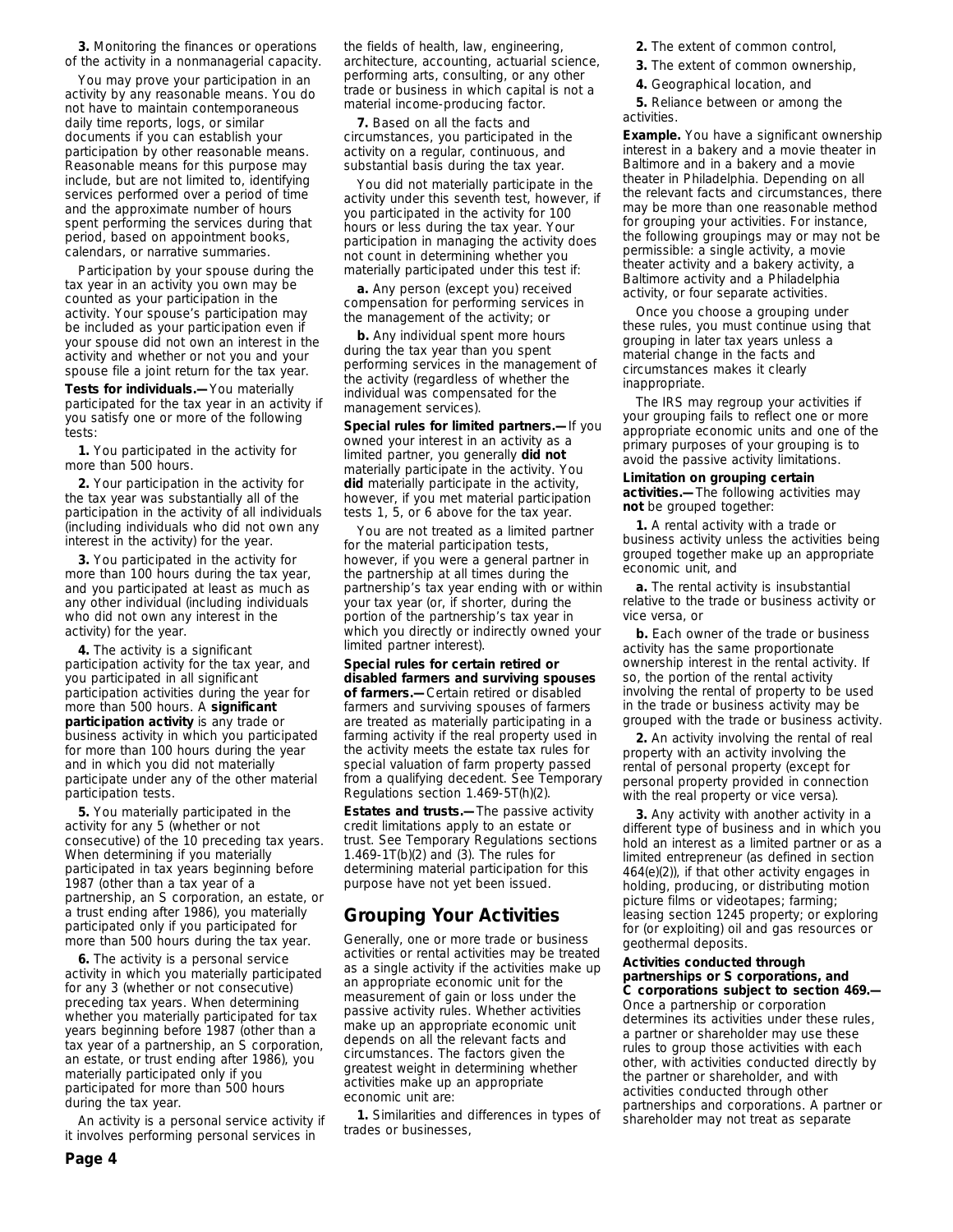activities those activities grouped together by the partnership or corporation.

**Partial disposition of an activity.—**You may treat the disposition of substantially all of an activity as a separate activity if you can prove with reasonable certainty:

**1.** The prior year unallowed losses, if any, allocable to the part of the activity disposed of, and

**2.** The net income or loss for the year of disposition allocable to the part of the activity disposed of.

# **Dispositions**

Unallowed passive activity credits, unlike unallowed passive activity losses, are not allowable when you dispose of your interest in an activity. However, you may elect to increase the basis of the credit property by the amount of the original basis reduction of the property to the extent that the credit has not been allowed under the passive activity rules. Unallowed

passive activity credits that are not used to increase the basis of the credit property are carried forward until they are allowed. To make the election, complete Part VI of Form 8582-CR. No basis adjustment may be elected on a partial disposition of your interest in a passive activity.

# **Example of How To Complete Form 8582-CR**

In 1995, John Jones purchased an interest as a limited partner in Partnership A. Mr. Jones is married and files a joint return. During 1995, the partnership placed in service a residential rental building that qualified for the low-income housing credit.

Mr. Jones received a Schedule K-1 from the partnership. The low-income housing credit is shown on line 13(a)(3) of Schedule K-1 because the property was placed in service after 1989 (post-1989 low-income housing credit).

Mr. Jones's net passive income for 1995 is zero.

### **Schedule K-1:**

|         |    | <b>13a</b> Low-income housing credit:                                                                                                                                                                                                                                                                                        |                 |                 |                                                          |
|---------|----|------------------------------------------------------------------------------------------------------------------------------------------------------------------------------------------------------------------------------------------------------------------------------------------------------------------------------|-----------------|-----------------|----------------------------------------------------------|
|         |    | (1) From section $42(j)(5)$ partnerships for property placed in<br>service before 1990                                                                                                                                                                                                                                       | a(1)            |                 |                                                          |
|         |    | (2) Other than on line 13a(1) for property placed in service before 1990                                                                                                                                                                                                                                                     | a(2)            |                 |                                                          |
|         |    | (3) From section $42(j)(5)$ partnerships for property placed in<br>service after 1989 and the contract of the service after 1989                                                                                                                                                                                             | a(3)            | 12,000          | Form 8586, line 5                                        |
|         |    | (4) Other than on line 13a(3) for property placed in service after 1989                                                                                                                                                                                                                                                      | a(4)            |                 |                                                          |
| Credits |    | <b>b</b> Qualified rehabilitation expenditures related to rental real estate<br>activities<br>and the contract of the contract of the contract of the contract of the contract of the contract of the contract of the contract of the contract of the contract of the contract of the contract of the contract of the contra | 13 <sub>b</sub> |                 |                                                          |
|         |    | c Credits (other than credits shown on lines 13a and 13b) related<br>to rental real estate activities                                                                                                                                                                                                                        | 13 <sub>c</sub> |                 | See page 8 of Partner's<br>Instructions for Schedule K-1 |
|         |    | <b>d</b> Credits related to other rental activities                                                                                                                                                                                                                                                                          | 13d             |                 | (Form 1065).                                             |
|         | 14 | Other credits                                                                                                                                                                                                                                                                                                                | 14              |                 |                                                          |
|         |    | For Paperwork Reduction Act Notice, see Instructions for Form 1065.                                                                                                                                                                                                                                                          |                 | Cat. No. 11394R | Schedule K-1 (Form 1065) 1995                            |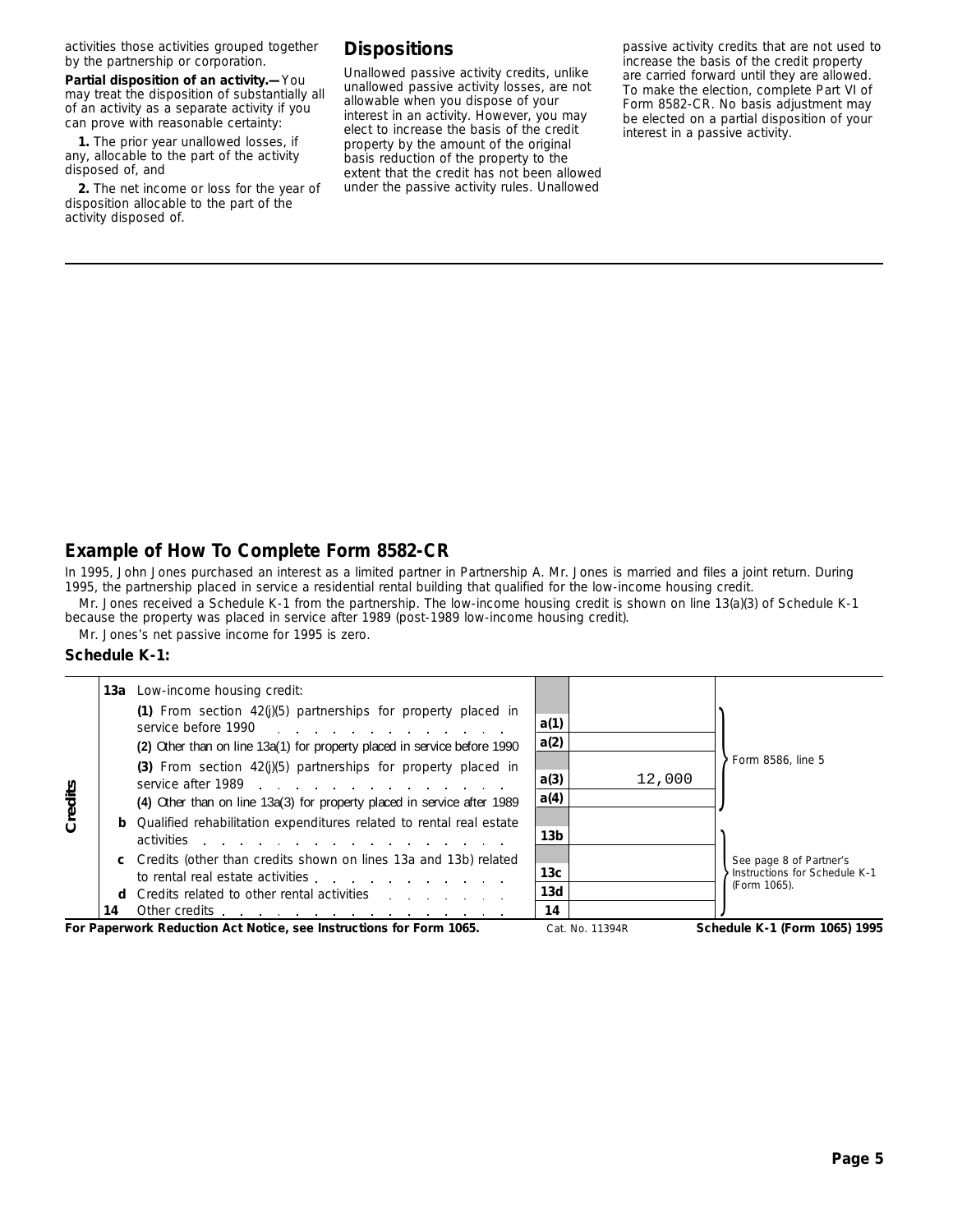**Step 1.—**Mr. Jones will need the following forms to report the low-income housing credit: **Form 8586,** Low-Income Housing Credit.

**Form 8582-CR,** Passive Activity Credit Limitations.

Mr. Jones follows the instructions for line 13a of Schedule K-1 and enters the employer identification number (EIN) of the partnership and the \$12,000 low-income housing credit on line 5 of Form 8586, and completes line 6.

|        |                                                        | 8586<br><b>Low-Income Housing Credit</b>                                                                                    |                |                                |
|--------|--------------------------------------------------------|-----------------------------------------------------------------------------------------------------------------------------|----------------|--------------------------------|
|        |                                                        |                                                                                                                             |                |                                |
|        | Department of the Treasury<br>Internal Revenue Service | $\blacktriangleright$ Attach to your return.                                                                                |                | Attachment<br>Sequence No. 36b |
|        | Name(s) shown on return                                |                                                                                                                             |                | Identifying number             |
|        | John and Mary Jones                                    |                                                                                                                             |                | $123 - 00 - 4567$              |
| Part I |                                                        | <b>Current Year Low-Income Housing Credit (See instructions.)</b>                                                           |                |                                |
|        |                                                        | Number of Forms 8609 attached $\blacksquare$                                                                                |                |                                |
| 2      |                                                        | Eligible basis of building(s) (total from attached Schedule(s) A (Form 8609), line 1)                                       | $\overline{2}$ |                                |
| За     |                                                        | Qualified basis of low-income building(s) (total from attached Schedule(s) A (Form 8609), line 3).                          | 3a             |                                |
| b      |                                                        | Has there been a decrease in the qualified basis of any building(s) since the close of the preceding                        |                |                                |
|        |                                                        | tax year? $\Box$ Yes $\Box$ No If "Yes," enter the building identification number (BIN) of the                              |                |                                |
|        |                                                        | building(s) that had a decreased basis. If more space is needed, attach a schedule to list the BINs.                        |                |                                |
|        |                                                        |                                                                                                                             |                |                                |
| 4      |                                                        | Current year credit (total from attached Schedule(s) A (Form 8609), see instructions)                                       | 4              |                                |
| 5      |                                                        | Credits from flow-through entities (if from more than one entity, see instructions):                                        |                |                                |
|        |                                                        |                                                                                                                             |                |                                |
|        | If you are a-                                          | Then enter total of current year housing credit(s) from-                                                                    |                |                                |
|        | a Shareholder<br><b>b</b> Partner                      | Schedule K-1 (Form 1120S), lines 12b(1) through (4)<br>$10 - 5566650$<br>Schedule K-1 (Form 1065), lines 13a(1) through (4) | 5              | 12,000                         |
|        | c Beneficiary                                          | Schedule K-1 (Form 1041), line 13<br>EIN of flow-through entity                                                             |                |                                |
| 6      |                                                        | Add lines 4 and 5. (See instructions to find out if you complete Part II or file Form 3800.)                                | 6              | 12,000                         |
|        |                                                        | Passive activity credit or total current year credit for 1995 (see instructions)<br>and a strategic control of the          | 7              |                                |

**Step 2.—**Line 7 of Form 8586 asks for the passive activity credit for 1995. The amount is figured on Form 8582-CR and the worksheets.

Worksheet 3 of Form 8582-CR is used for post-1989 low-income housing credits.

### **Worksheet 3 for Lines 3a and 3b**

(keep for your records)

| <b>WURSHEEL J TUL LIHES JA AHU JU</b>                  |                         | TREED TOT YOUT TECOLORS!              |                                               |                           |  |
|--------------------------------------------------------|-------------------------|---------------------------------------|-----------------------------------------------|---------------------------|--|
|                                                        | <b>From</b>             | <b>Current Year</b><br><b>Credits</b> | <b>Prior Year</b><br><b>Unallowed Credits</b> | <b>Total Credits</b>      |  |
| <b>Name of Activity</b>                                | <b>Form</b>             | (a) Credit line 3a                    | (b) Credit line 3b                            | (c) Add cols. (a) and (b) |  |
| Partnership A                                          | 8586                    | 12,000                                |                                               |                           |  |
|                                                        |                         |                                       |                                               |                           |  |
|                                                        |                         |                                       |                                               |                           |  |
|                                                        |                         |                                       |                                               |                           |  |
| <b>Total.</b> Enter on lines 3a and 3b of Form 8582-CR | . $\blacktriangleright$ | 12,000                                |                                               |                           |  |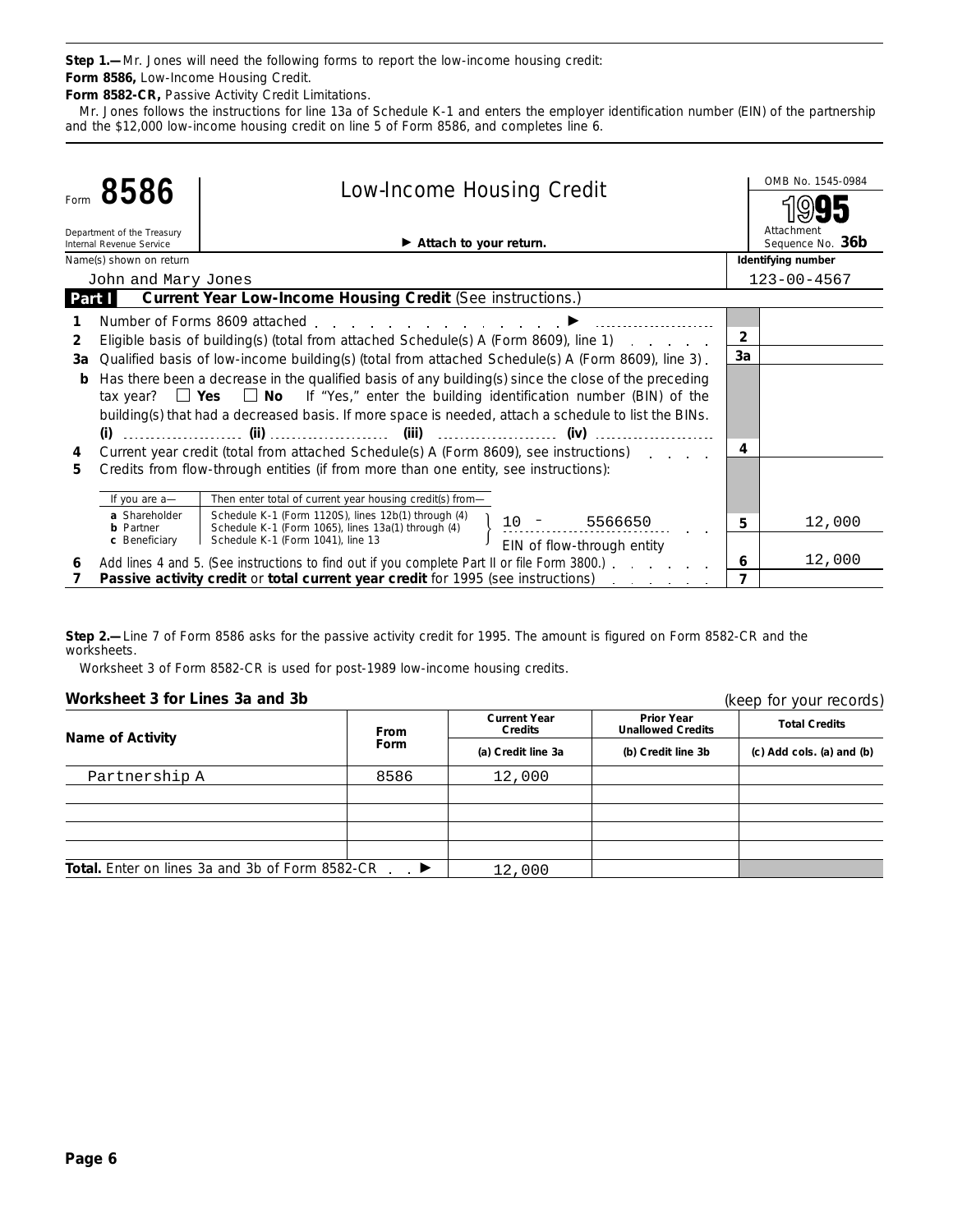Mr. Jones follows the instructions for Worksheet 3 and enters the total credits from column (a) of that worksheet on line 3a of Form 8582-CR. He enters the total credits on line 3c and completes lines 5 through 7 of the form. Mr. Jones can skip Parts II and III and go to Part IV because the only credit he has is from a post-1989 low-income housing rental real estate activity. He must also complete the worksheet for line 35 in the instructions to get the amount to enter on line 35 of the form.

| Form 8582-CR                                           | <b>Passive Activity Credit Limitations</b>                                                                                                                                                                                                                                            |  |                                | OMB No. 1545-1034  |  |
|--------------------------------------------------------|---------------------------------------------------------------------------------------------------------------------------------------------------------------------------------------------------------------------------------------------------------------------------------------|--|--------------------------------|--------------------|--|
|                                                        | $\triangleright$ See separate instructions.                                                                                                                                                                                                                                           |  |                                | ιο۱                |  |
| Department of the Treasury<br>Internal Revenue Service |                                                                                                                                                                                                                                                                                       |  | Attachment<br>Sequence No. 88a |                    |  |
| Name(s) shown on return                                |                                                                                                                                                                                                                                                                                       |  |                                | Identifying number |  |
| John and Mary Jones                                    |                                                                                                                                                                                                                                                                                       |  |                                | $123 - 00 - 4567$  |  |
|                                                        | Part 1995 Passive Activity Credits<br>Caution: If you have credits from a publicly traded partnership, see Publicly Traded Partnerships (PTPs) on page 14<br>of the instructions.                                                                                                     |  |                                |                    |  |
|                                                        | Credits From Rental Real Estate Activities With Active Participation (Other Than Rehabilitation<br>Credits and Low-Income Housing Credits) (See Lines 1a through 1c on page 9 of the instructions.)                                                                                   |  |                                |                    |  |
|                                                        | 1a<br>1a Credits from Worksheet 1, column (a)                                                                                                                                                                                                                                         |  |                                |                    |  |
|                                                        | 1b<br><b>b</b> Prior year unallowed credits from Worksheet 1, column (b)                                                                                                                                                                                                              |  |                                |                    |  |
|                                                        |                                                                                                                                                                                                                                                                                       |  | 1c                             |                    |  |
|                                                        | Property Placed in Service Before 1990 (or From Pass-Through Interests Acquired Before 1990)<br>(See Lines 2a through 2c on page 9 of the instructions.)<br>2a<br>2a Credits from Worksheet 2, column (a)<br>2b<br><b>b</b> Prior year unallowed credits from Worksheet 2, column (b) |  |                                |                    |  |
|                                                        |                                                                                                                                                                                                                                                                                       |  | 2c                             |                    |  |
| 3c on page 9 of the instructions.)                     | Low-Income Housing Credits for Property Placed in Service After 1989 (See Lines 3a through                                                                                                                                                                                            |  |                                |                    |  |
|                                                        | 12,000<br>3a<br>3a Credits from Worksheet 3, column (a)<br>3 <sub>b</sub><br><b>b</b> Prior year unallowed credits from Worksheet 3, column (b)                                                                                                                                       |  | 3c                             | 12,000             |  |
|                                                        | All Other Passive Activity Credits (See Lines 4a through 4c on page 9 of the instructions.)                                                                                                                                                                                           |  |                                |                    |  |
| c Add lines 4a and 4b                                  | 4a Credits from Worksheet 4, column (a)<br>4a  <br>4b<br><b>b</b> Prior year unallowed credits from Worksheet 4, column (b)<br>the contract of the contract of the contract of the contract of the contract of                                                                        |  | 4с                             |                    |  |
| 5.                                                     |                                                                                                                                                                                                                                                                                       |  | 5                              | 12,000             |  |
|                                                        | Enter the tax attributable to net passive income (see page 9 of the instructions)                                                                                                                                                                                                     |  | 6                              | $-0-$              |  |
| 7<br>the instructions                                  | Subtract line 6 from line 5. If line 6 is more than or equal to line 5, enter -0- and see page 9 of<br>the contract of the contract of the contract of the contract of the contract of                                                                                                |  | 7                              | 12,000             |  |
|                                                        |                                                                                                                                                                                                                                                                                       |  |                                |                    |  |
| Part IV                                                | Special Allowance for Low-Income Housing Credits for Property Placed in Service After 1989<br>Note: Complete Part IV if you have an amount on line 3c. Otherwise, go to Part V.                                                                                                       |  |                                |                    |  |

| 31 If you completed Part III, enter the amount from line 19. Otherwise, subtract line 16 from line 7 | 31  | 12,000 |  |
|------------------------------------------------------------------------------------------------------|-----|--------|--|
|                                                                                                      | -32 | $-0-$  |  |
| 33 Subtract line 32 from line 31. If zero, enter -0- here and on line 36                             | 33  | 12,000 |  |
|                                                                                                      | 34  | 12,000 |  |
| 35 Tax attributable to the remaining special allowance (see page 11 of the instructions)             | 35  | 9,900  |  |
|                                                                                                      |     |        |  |
| 36 Enter the smaller of line 34 or line 35 enter the smaller of line 34 or line 35                   | 36  | 9,900  |  |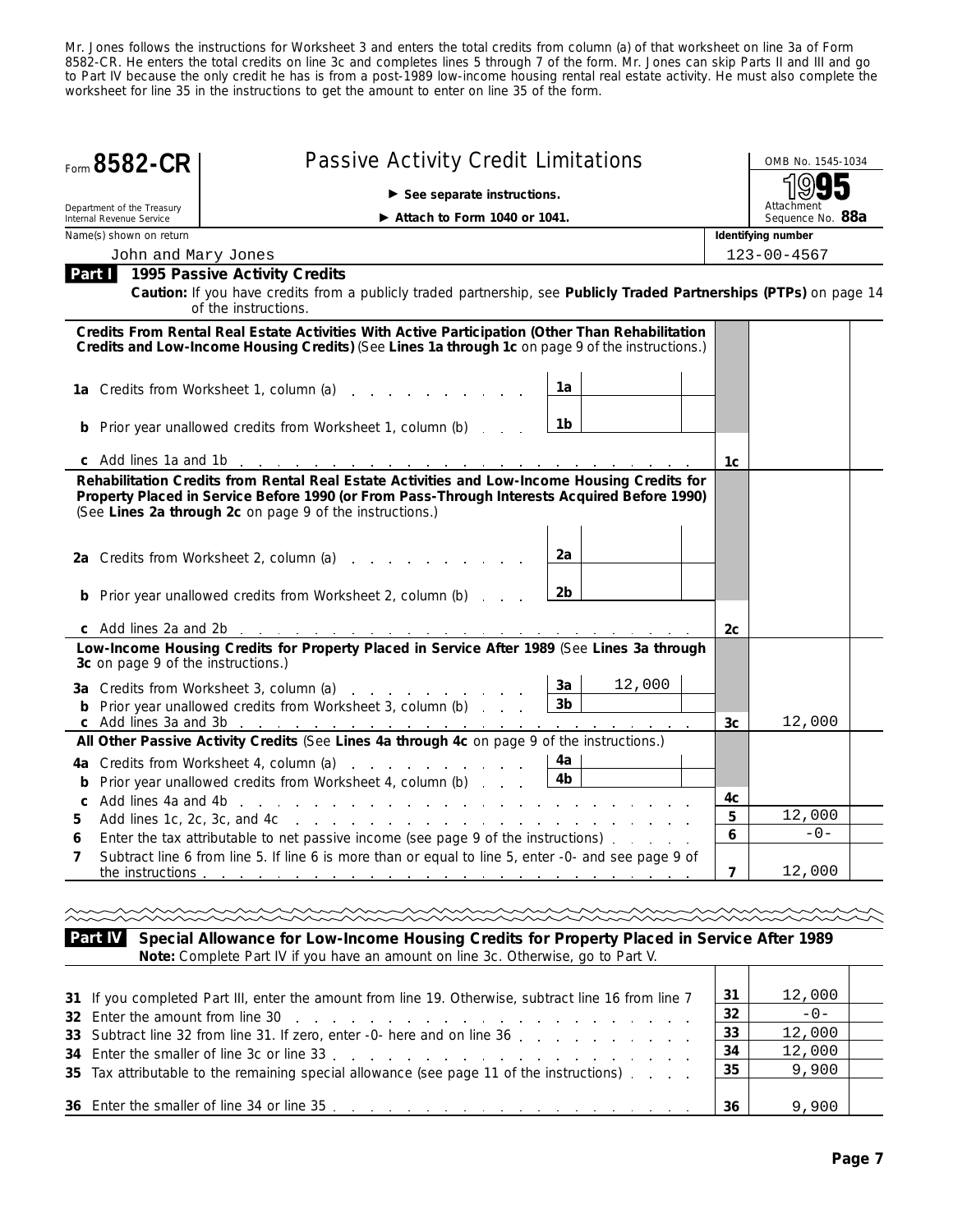### **Line 35 computation:**

**Line 35.—**Figure the tax attributable to the remaining special allowance as follows:

| 305,000                                                                                                                                                                                                                                      |
|----------------------------------------------------------------------------------------------------------------------------------------------------------------------------------------------------------------------------------------------|
| <b>B.</b> Tax on line A. Use tax table, tax rate schedules, or<br>Schedule D Tax Worksheet (or Schedule D (Form<br>96,469<br>1041), whichever applies a control of the control of the control of the control of the control of the control o |
| <b>C.</b> Enter \$25,000 (\$12,500 if married filing<br>separate return and you and your<br>spouse lived apart at all times during<br>25,000<br>the year) $\qquad \qquad \qquad$ .                                                           |
| <b>D.</b> Enter amount from line 9 of Form 8582,<br>if any $\qquad \qquad \ldots$                                                                                                                                                            |
| 25,000<br><b>Contractor</b><br><b>E.</b> Subtract line D from line C                                                                                                                                                                         |
| 280,000<br><b>F.</b> Subtract line E from line A.                                                                                                                                                                                            |

| G. Tax on line F. Use tax table, tax rate schedules, or<br>Schedule D Tax Worksheet (or Schedule D (Form                                                                                                                                                                                  |  |        |
|-------------------------------------------------------------------------------------------------------------------------------------------------------------------------------------------------------------------------------------------------------------------------------------------|--|--------|
| 1041), whichever applies extended to the set of the set of the set of the set of the set of the set of the set of the set of the set of the set of the set of the set of the set of the set of the set of the set of the set o                                                            |  | 86,569 |
| <b>H.</b> Subtract line G from line B end and a set of the Subtract line G from line B and a set of the Subset of the Subset of the Subset of the Subset of the Subset of the Subset of the Subset of the Subset of the Subset of t                                                       |  |        |
| <b>I.</b> Add lines 16 and 30 of Form 8582-CR and enter<br>the total the total the total the total the set of the set of the set of the set of the set of the set of the set of the set of the set of the set of the set of the set of the set of the set of the set of the set of the se |  |        |
| J. Subtract line I from line H. Tax attributable to the<br>remaining special allowance. Enter the result on<br>line 35 of Form 8582-CR                                                                                                                                                    |  |        |

**Note:** *When using taxable income in the above computation, it is not necessary to refigure items that are based on a percentage of adjusted gross income.*

Mr. Jones completes Part V of Form 8582-CR:

#### **Passive Activity Credit Allowed Part V**

| 37 Passive Activity Credit Allowed. Add lines 6, 16, 30, and 36. See page 12 of the instructions                                                                                                                               |       |  |
|--------------------------------------------------------------------------------------------------------------------------------------------------------------------------------------------------------------------------------|-------|--|
| to find out how to report the allowed credit on your tax return and how to allocate allowed and                                                                                                                                |       |  |
| unallowed credits if you have more than one credit or credits from more than one activity. If you                                                                                                                              |       |  |
| have any credits from a publicly traded partnership, see Publicly Traded Partnerships (PTPs)                                                                                                                                   |       |  |
| on page 14 of the instructions entering to the contract of the instructions of the contract of the contract of the contract of the contract of the contract of the contract of the contract of the contract of the contract of | 9,900 |  |

**Step 3.—**After completing Form 8582-CR, Mr. Jones determines his allowed and unallowed credit. Because he has only one type of credit from a single passive activity, his allowed low-income housing credit for 1995 is the amount on line 37, or \$9,900. His unallowed credit of \$2,100 is determined by subtracting the allowed credit on line 37 from the total credit on line 5 (\$12,000 – \$9,900).

**Step 4.—**Mr. Jones enters the allowed passive activity credit of \$9,900 on line 7 of Form 8586 and completes Part II of that form according to the instructions for Form 8586. The unallowed credit of \$2,100 is carried forward and used to figure the passive activity credit allowed for 1996.

|               | 8586                                                   | <b>Low-Income Housing Credit</b>                                                                                                                                                                                                                                                                               |                | OMB No. 1545-0984              |
|---------------|--------------------------------------------------------|----------------------------------------------------------------------------------------------------------------------------------------------------------------------------------------------------------------------------------------------------------------------------------------------------------------|----------------|--------------------------------|
|               |                                                        |                                                                                                                                                                                                                                                                                                                |                |                                |
|               | Department of the Treasury<br>Internal Revenue Service | Attach to your return.                                                                                                                                                                                                                                                                                         |                | Attachment<br>Sequence No. 36b |
|               | Name(s) shown on return                                |                                                                                                                                                                                                                                                                                                                |                | Identifying number             |
|               | John and Mary Jones                                    |                                                                                                                                                                                                                                                                                                                |                | $123 - 00 - 4567$              |
| <b>Part I</b> |                                                        | Current Year Low-Income Housing Credit (See instructions.)                                                                                                                                                                                                                                                     |                |                                |
|               |                                                        | Number of Forms 8609 attached entitled and the state of the state of the state of the state of the state of the                                                                                                                                                                                                |                |                                |
| 2             |                                                        | Eligible basis of building(s) (total from attached Schedule(s) A (Form 8609), line 1)                                                                                                                                                                                                                          | $\overline{2}$ |                                |
| За            |                                                        | Qualified basis of low-income building(s) (total from attached Schedule(s) A (Form 8609), line 3).                                                                                                                                                                                                             | 3a             |                                |
| b             |                                                        | Has there been a decrease in the qualified basis of any building(s) since the close of the preceding<br>tax year? $\Box$ Yes $\Box$ No If "Yes," enter the building identification number (BIN) of the<br>building(s) that had a decreased basis. If more space is needed, attach a schedule to list the BINs. |                |                                |
| 4             |                                                        | Current year credit (total from attached Schedule(s) A (Form 8609), see instructions)                                                                                                                                                                                                                          | 4              |                                |
| 5             |                                                        | Credits from flow-through entities (if from more than one entity, see instructions):                                                                                                                                                                                                                           |                |                                |
|               | If you are a-                                          | Then enter total of current year housing credit(s) from-                                                                                                                                                                                                                                                       |                |                                |
|               | a Shareholder<br><b>b</b> Partner                      | Schedule K-1 (Form 1120S), lines 12b(1) through (4)<br>5566650<br>Schedule K-1 (Form 1065), lines 13a(1) through (4)                                                                                                                                                                                           | 5              | 12,000                         |
|               | c Beneficiary                                          | Schedule K-1 (Form 1041), line 13<br>EIN of flow-through entity                                                                                                                                                                                                                                                |                |                                |
| 6             |                                                        | Add lines 4 and 5. (See instructions to find out if you complete Part II or file Form 3800.)                                                                                                                                                                                                                   | 6              | 12,000                         |
|               |                                                        | Passive activity credit or total current year credit for 1995 (see instructions)                                                                                                                                                                                                                               |                | 9,900                          |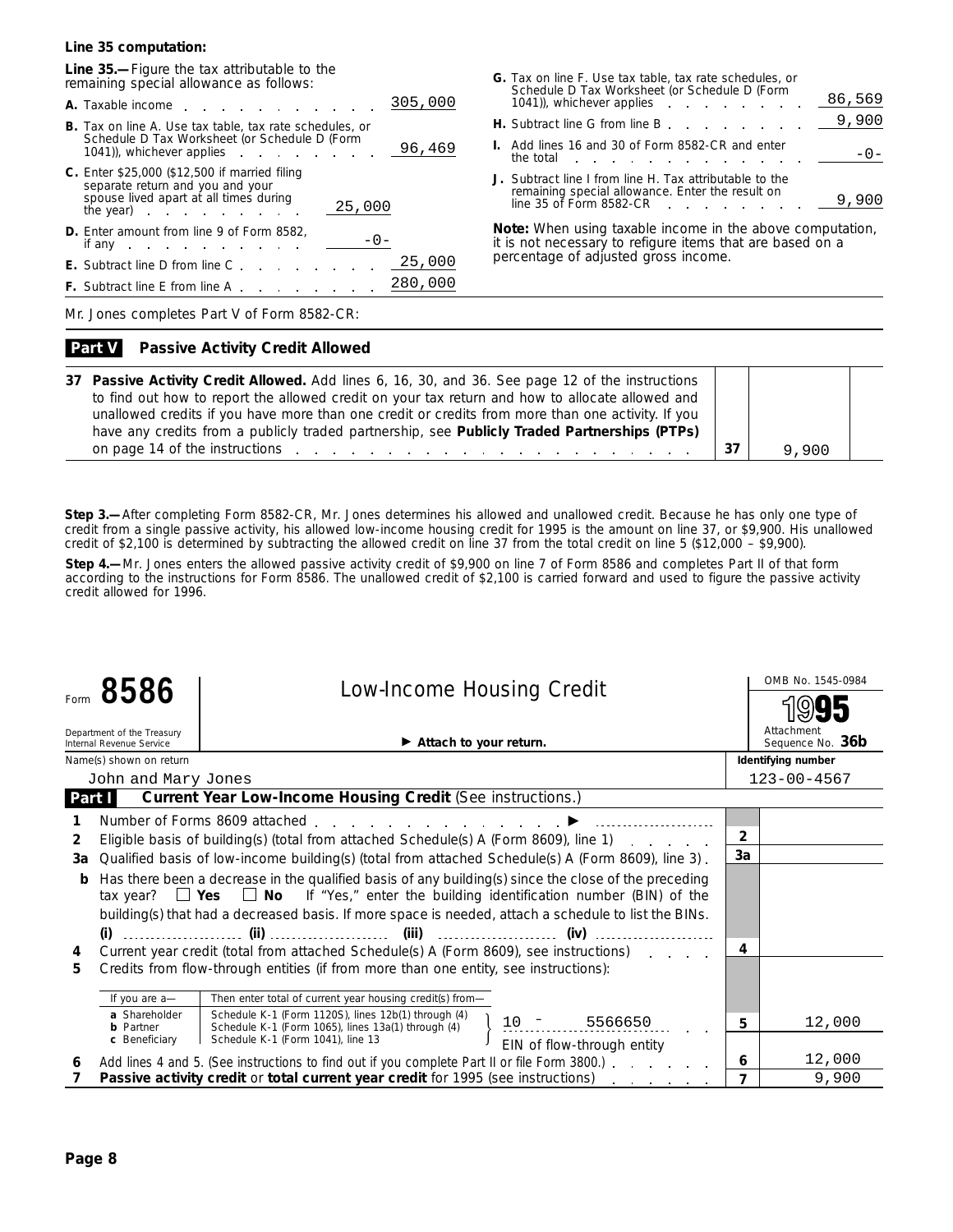# **Specific Instructions**

# **Part I**

### **Current Year Credits**

Convert any current year qualified expenditures into credits before beginning Worksheet 1, 2, 3, or 4.

**Form 3800, General Business Credit.—** Enter the credits from line 2 of Form 3800 in column (a) of Worksheet 1, 2, 3, or 4. If the credits are from more than one activity or more than one type of credit, separate the credits by activity or type before making entries in the worksheets. For example, if you have a low-income housing credit from one activity and a research credit from a different activity, enter the low-income housing credit in column (a) of Worksheet 2 and make a separate entry for the research credit in column (a) of Worksheet 4.

**Form 8586, Low-Income Housing**

**Credit.—**If you are not required to file Form 3800, enter the portion of the credit attributable to passive activities credit from line 6 of Form 8586 in column (a) of Worksheet 2 or 3.

**Form 8834, Qualified Electric Vehicle**

**Credit.—**Enter the credits from line 10 of Form 8834 in column (a) of Worksheet 1 or 4. If the credits are from more than one activity, separate the credits by activity before making entries in the worksheet.

**Form 8844, Empowerment Zone Employment Credit.—**Enter the credits from line 5 of Form 8844 in column (a) of Worksheet 1 or 4. If the credits are from more than one activity, separate the credits by activity before making entries in the worksheet.

**Nonconventional source fuel credit.—** Figure your credit from passive activities for fuel produced from a nonconventional source and enter the credit in column (a) of Worksheet 4.

See section 29 for more information on the credit for fuel produced from a nonconventional source.

### **Prior Year Unallowed Credits**

In figuring this year's passive activity credit, you must take into account any credits from passive activities disallowed for prior years and carried forward to this year.

If you had only one type of prior year unallowed credit from a single passive activity, you can figure your prior year unallowed credit by subtracting line 37 of your 1994 Form 8582-CR from line 5 of your 1994 Form 8582-CR. Otherwise, your prior year unallowed credits are the amounts shown in column (b) of Worksheet 9 in the 1994 Instructions for Form 8582-CR. Enter the prior year unallowed credits in column (b) of Worksheet 1, 2, 3, or 4, whichever apply.

### **1995 Passive Activity Credits**

**Lines 1a through 1c.—**Individuals and qualifying estates that actively participated in rental real estate activities (other than

rental real estate activities with rehabilitation credits or low-income housing credits) should include the credits from these activities on lines 1a through 1c. Use Worksheet 1 to figure the amounts to enter on lines 1a and 1b.

### See **Special Allowance for Credits From Active Participation in Rental Real Estate Activities** on page 3.

**Caution:** *Include the credits in Worksheet 4 and on lines 4a and 4b, but not on lines 1a and 1b, if you were married filing a separate return and lived with your spouse at any time during the year, even if you actively participated.*

**Caution:** *You may take credits that arose in a prior tax year (other than low-income housing and rehabilitation credits) under the special allowance only if you actively participated in the rental real estate activity for both that prior year and this year. If you did not actively participate for both years, include the credits in Worksheet 4 and on lines 4a and 4b, but not in Worksheet 1 or on lines 1a and 1b.*

**Lines 2a through 2c.—**Individuals, including limited partners, and qualifying estates who had rehabilitation credits from rental real estate activities or low-income housing credits for property placed in service before 1990 should include the credits from those activities on lines 2a and 2b.

However, if you have low-income housing credits for property placed in service after 1989, include those credits on lines 3a and 3b instead of lines 2a and 2b. If you held an indirect interest in the property through a partnership, S corporation, or other pass-through entity, use lines 3a and 3b only if you also acquired your interest in the pass-through entity after 1989.

**Caution:** *Include the credits in Worksheet 4 and on lines 4a and 4b, but not on lines 2a, 2b, 3a, and 3b, if you were married filing a separate return and lived with your spouse at any time during the year.*

**Lines 3a through 3c.—**Individuals, including limited partners, and qualifying estates who had low-income housing credits from rental real estate activities for property placed in service after 1989, include those credits on lines 3a through 3c instead of lines 2a through 2c. If you held an indirect interest in the property through a partnership, S corporation, or other pass-through entity, use lines 3a through 3c only if you also acquired your interest in the pass-through entity after 1989.

**Lines 4a through 4c.—**Individuals should include on lines 4a through 4c credits from passive activities that were not entered on lines 1a through 1c, lines 2a through 2c, or lines 3a through 3c. Trusts should include credits from **ALL** passive activities on lines 4a through 4c.

**Line 6.—**If line 3 of Form 8582 shows net income, or if you did not complete Form 8582 because you had net passive income, you will have to figure the tax on the net passive income. If you have an overall loss on an entire disposition of your interest in a passive activity, reduce net passive income, if any, on line 3 of Form 8582 to the extent of the loss (but not below zero) and use only the remaining net passive income in the computation below. If you had a net passive activity loss, enter zero on line 6 and go on to line 7.

Figure the tax on net passive income as follows:

- **A.** Taxable income including net passive income
- **B.** Tax on line A. Use tax table, tax rate schedules, or Schedule D Tax Worksheet (or Schedule D (Form 1041)), whichever applies  $\mathcal{L}$
- **C.** Taxable income without net passive income
- **D.** Tax on line C. Use tax table, tax rate schedules, or Schedule D Tax Worksheet (or Schedule D (Form 1041)), whichever applies
- **E.** Subtract line D from line B and enter the result on line 6 of Form 8582-CR

**Note:** *When using taxable income in the above computation, it is not necessary to refigure items that are based on a percentage of adjusted gross income.*

**Line 7.—**If line 7 is zero because the tax on the net passive income on line 6 is greater than your credits from passive activities on line 5, all your credits from passive activities are allowed. In this case, enter the amount from line 5 on line 37 and report the credits on the form you normally use. Do not complete Worksheets 5 through 9.

# **Part II**

**Line 9.—**Married persons filing separate returns who lived apart at all times during the year should enter \$75,000 on line 9 instead of \$150,000. Married persons filing separate returns who lived together at any time during the year are not eligible to complete Part II.

**Line 10.—**To figure **modified adjusted gross income** for this line, combine all of the amounts you would use to figure adjusted gross income, except do not take into account:

● Any passive activity loss as defined in section 469(d)(1),

● Any rental real estate losses allowed under section 469(c)(7) to real estate professionals (defined under **Activities That Are Not Passive Activities** on page 2),

● Any taxable social security or equivalent railroad retirement benefits,

● Any deductible contributions to an IRA or certain other qualified retirement plans under section 219,

• The deduction allowed under section 164(f) for one-half of self-employment taxes, or

● The exclusion from income of interest from series EE U.S. savings bonds used to pay higher education expenses.

An overall loss from an entire disposition of an interest in a passive activity is taken into account when figuring modified adjusted gross income if you do not have any net income after combining net income and losses from all other passive activities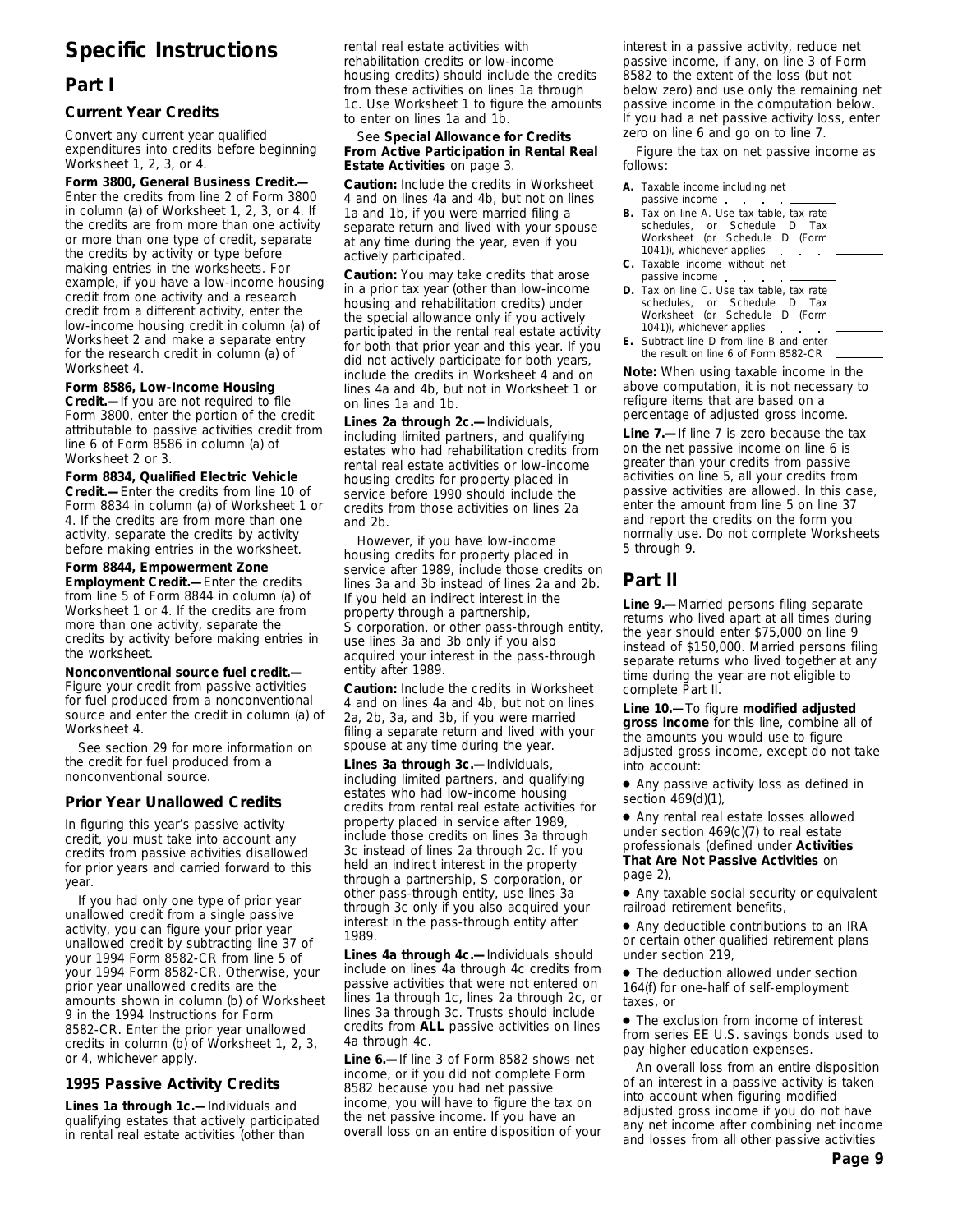(i.e., line 3 of Form 8582 is a loss or zero). If you do have net income when you combine all of the net losses and net income from all other passive activities, the overall loss from the activity disposed of is passive to the extent of the net income and nonpassive to the extent that it exceeds the net income. Take into account the nonpassive portion of the loss when figuring modified adjusted gross income.

Include any overall net income from passive activities from publicly traded partnerships, any net income from significant participation passive activities, and any other net passive income treated as nonpassive income under Temporary Regulations section 1.469-2T(f) or Regulations section 1.469-2(f).

**Line 12.—**Do not enter more than \$12,500 on line 12 if you are married filing a separate return and you and your spouse lived apart at all times during the year. Married persons filing separate returns who lived together at any time during the year are not eligible to complete Part II.

**Line 15.—**Figure the tax attributable to the amount on line 14 as follows:

- **A.** Taxable income
- **B.** Tax on line A. Use tax table, tax rate schedules, or Schedule D Tax

Worksheet (or Schedule D (Form 1041)), whichever applies .

- **C.** Enter amount from line A above
- **D.** Enter amount from line 14 of Form 8582-CR
- **E.** Subtract line D from line C . .
- **F.** Tax on line E. Use tax table, tax rate schedules, or Schedule D Tax Worksheet (or Schedule D (Form
- 1041)), whichever applies **G.** Subtract line F from line B and enter the result on line 15 of Form 8582-CR

**Note:** *When using taxable income in the above computation, it is not necessary to refigure items that are based on a percentage of adjusted gross income.*

**Lines 1a and 1b.—**Use Worksheet 1 to figure the amounts to enter on lines 1a and 1b. Line 1a is used for credits from rental real estate activities with active participation for the current year and line 1b is used for prior year unallowed credits from rental real estate activities with active participation in both the prior year in which the credit arose and the current year. See instructions for **Special Allowance for Credits From Active Participation in Rental Real Estate Activities** on page 3 for a definition of active participation.

After you complete the worksheet below, enter the totals of columns (a) and (b) on the corresponding lines of Form 8582-CR and then complete line 1c.

**Note:** *Rehabilitation credits from rental real estate activities and low-income housing credits should be entered in Worksheet 2 or 3, whichever applies, even if you actively participated in the activity.*

### **Worksheet 1 for Lines 1a and 1b** (keep for your records)

|                                                   | <b>From</b> | <b>Current Year</b><br>Credits | <b>Prior Year</b><br><b>Unallowed Credits</b> | <b>Total Credits</b>      |
|---------------------------------------------------|-------------|--------------------------------|-----------------------------------------------|---------------------------|
| <b>Name of Activity</b>                           | Form        | (a) Credit line 1a             | (b) Credit line 1b                            | (c) Add cols. (a) and (b) |
|                                                   |             |                                |                                               |                           |
|                                                   |             |                                |                                               |                           |
|                                                   |             |                                |                                               |                           |
|                                                   |             |                                |                                               |                           |
|                                                   |             |                                |                                               |                           |
| Totals. Enter on lines 1a and 1b of Form 8582-CR. |             |                                |                                               |                           |

Lines 2a and 2b.—Use Worksheet 2 to figure the amounts to enter on lines 2a and 2b. Line 2a is used for rehabilitation credits and low-income housing credits from rental real estate activities for the current year and line 2b is used for prior year unallowed credits from those activities. However, use Worksheet 3 instead of Worksheet 2 if you have any low-income housing credits for property placed in service after 1989. If you held an indirect interest in the property through a partnership, S corporation, or other pass-through entity, use Worksheet 3 only if you also acquired your interest in the pass-through entity after 1989. Use this worksheet if you do not meet both requirements.

After you complete the worksheet below, enter the totals of columns (a) and (b) on the corresponding lines of Form 8582-CR and then complete line 2c.

### **Worksheet 2 for Lines 2a and 2b** (keep for your records)

| Name of Activity                                        | From                       | <b>Current Year</b><br>Credits | <b>Prior Year</b><br><b>Unallowed Credits</b> | <b>Total Credits</b>      |  |
|---------------------------------------------------------|----------------------------|--------------------------------|-----------------------------------------------|---------------------------|--|
|                                                         | Form<br>(a) Credit line 2a |                                | (b) Credit line 2b                            | (c) Add cols. (a) and (b) |  |
|                                                         |                            |                                |                                               |                           |  |
|                                                         |                            |                                |                                               |                           |  |
|                                                         |                            |                                |                                               |                           |  |
|                                                         |                            |                                |                                               |                           |  |
|                                                         |                            |                                |                                               |                           |  |
| <b>Totals.</b> Enter on lines 2a and 2b of Form 8582-CR |                            |                                |                                               |                           |  |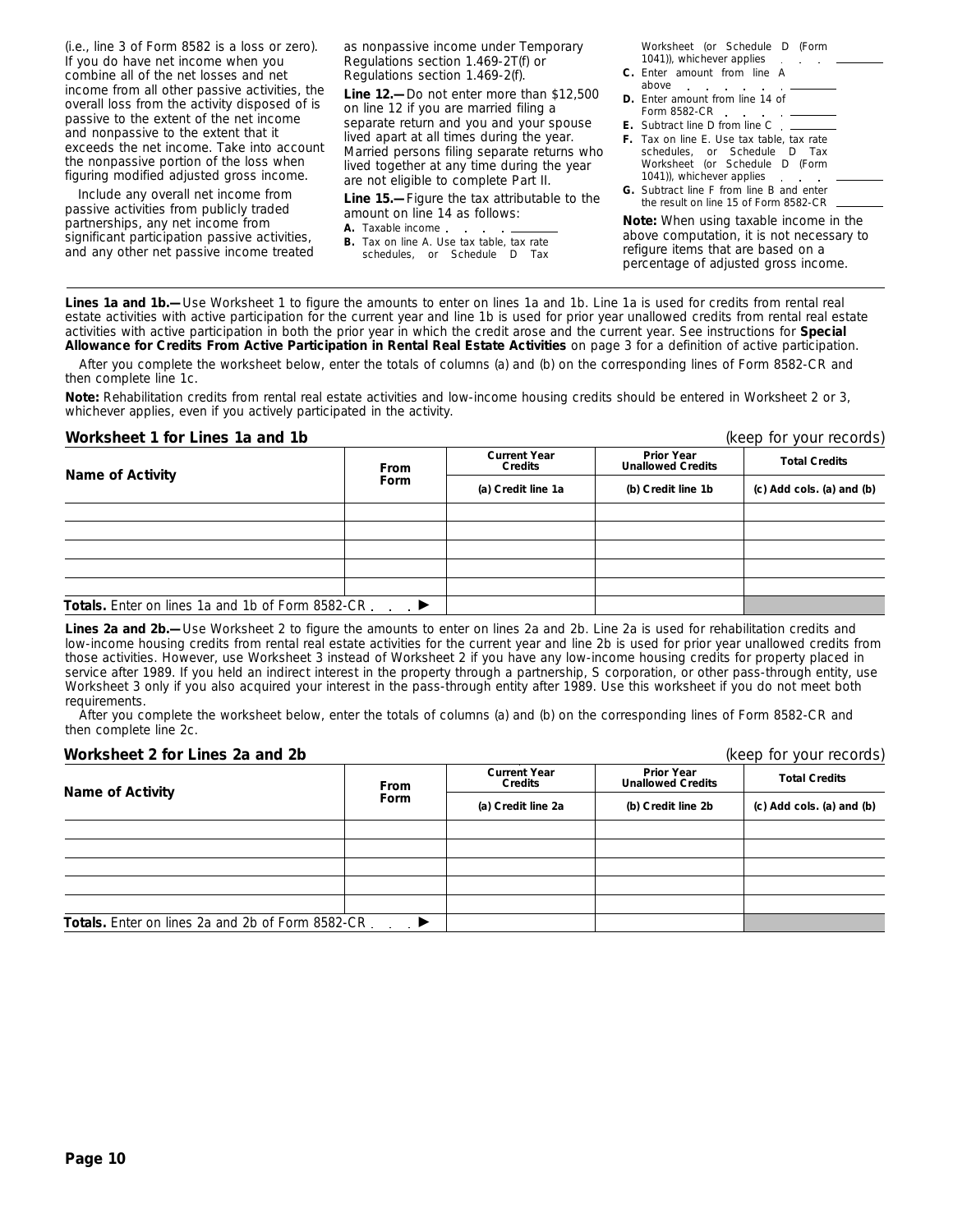**Lines 3a and 3b.—**Use Worksheet 3 to figure the amounts to enter on lines 3a and 3b for low-income housing credits for property placed in service after 1989. If you held an indirect interest in the property through a partnership, S corporation, or other pass-through entity, use Worksheet 3 only if you also acquired your interest in the pass-through entity after 1989. Line 3a is used for the current year credits and line 3b is used for prior year unallowed credits for those activities.

After you complete the worksheet below, enter the totals of columns (a) and (b) on the corresponding lines of Form 8582-CR and then complete line 3c.

### **Worksheet 3 for Lines 3a and 3b**

(keep for your records)

| Name of Activity                                       | From                    | <b>Current Year</b><br>Credits | <b>Prior Year</b><br><b>Unallowed Credits</b> | <b>Total Credits</b>      |  |
|--------------------------------------------------------|-------------------------|--------------------------------|-----------------------------------------------|---------------------------|--|
|                                                        | Form                    | (a) Credit line 3a             | (b) Credit line 3b                            | (c) Add cols. (a) and (b) |  |
|                                                        |                         |                                |                                               |                           |  |
|                                                        |                         |                                |                                               |                           |  |
|                                                        |                         |                                |                                               |                           |  |
|                                                        |                         |                                |                                               |                           |  |
|                                                        |                         |                                |                                               |                           |  |
| <b>Total.</b> Enter on lines 3a and 3b of Form 8582-CR | . $\blacktriangleright$ |                                |                                               |                           |  |

Lines 4a and 4b.—Use Worksheet 4 to figure the amounts to enter on lines 4a and 4b. Line 4a is used for credits from all other passive activities for the current year and line 4b is used for prior year unallowed credits from those activities.

After you complete the worksheet below, enter the totals of columns (a) and (b) on the corresponding lines of Form 8582-CR and then complete line 4c.

### **Worksheet 4 for Lines 4a and 4b** (keep for your records)

|                                                   | <b>From</b> | <b>Current Year</b><br>Credits | <b>Prior Year</b><br><b>Unallowed Credits</b> | <b>Total Credits</b>      |  |
|---------------------------------------------------|-------------|--------------------------------|-----------------------------------------------|---------------------------|--|
| <b>Name of Activity</b>                           | Form        | (a) Credit line 4a             | (b) Credit line 4b                            | (c) Add cols. (a) and (b) |  |
|                                                   |             |                                |                                               |                           |  |
|                                                   |             |                                |                                               |                           |  |
|                                                   |             |                                |                                               |                           |  |
|                                                   |             |                                |                                               |                           |  |
|                                                   |             |                                |                                               |                           |  |
| Totals. Enter on lines 4a and 4b of Form 8582-CR. |             |                                |                                               |                           |  |

# **Part III**

**Line 21.—**Married persons filing separate returns who lived apart at all times during the year should enter \$125,000 on line 21 instead of \$250,000. Married persons filing separate returns who lived together at any time during the year are not eligible to complete Part III.

Skip lines 21 through 26 if you completed Part II of this form and your modified adjusted gross income on line 10 in Part II was \$100,000 or less (\$50,000 or less if married filing separately and you lived apart from your spouse for the entire year). If this was the case, enter the amount from line 15 on line 27.

**Line 24.—**Do not enter more than \$12,500 on line 24 if you are married filing a separate return and you and your spouse lived apart at all times during the year. Married persons filing separate returns who lived together at any time during the year are not eligible to complete Part III.

**Line 27.—**Figure the tax attributable to the amount on line 26 as follows:

- **A.** Taxable income
- **B.** Tax on line A. Use tax table, tax rate schedules, or Schedule D Tax Worksheet (or Schedule D (Form 1041)), whichever applies
- **C.** Enter amount from line A
- above **D.** Enter amount from line 26 of Form 8582-CR
- **E.** Subtract line D from line C
- **F.** Tax on line E. Use tax table, tax rate schedules, or Schedule D Tax Worksheet (or Schedule D (Form 1041)), whichever applies
- **G.** Subtract line F from line B and enter the result on line 27 of Form 8582-CR

**Note:** *When using taxable income in the above computation, it is not necessary to refigure items that are based on a percentage of adjusted gross income.*

# **Part IV**

**Note:** *Married persons filing separate returns who lived together at any time during the year are not eligible to complete Part IV.*

**Line 35.—**Figure the tax attributable to the remaining special allowance as follows:

- **A.** Taxable income **B.** Tax on line A. Use tax table, tax rate schedules, or Schedule D Tax Worksheet (or Schedule D (Form 1041)), whichever applies **C.** Enter \$25,000 (\$12,500 if married filing separate return and you and your spouse lived apart at all times during the year) **D.** Enter amount from line 9 of Form 8582, if any **E.** Subtract line D from line C **F.** Subtract line E from line A **G.** Tax on line F. Use tax table, tax rate schedules, or Schedule D Tax Worksheet (or Schedule D (Form 1041)), whichever applies . . . . . **H.** Subtract line G from line B.
- **I.** Add lines 16 and 30 of Form 8582-CR and enter the total . . Subtract line I from line H. Tax
- attributable to the remaining special allowance. Enter the total on line 35 of Form 8582-CR . . . . . .

**Note:** *When using taxable income in the above computation, it is not necessary to refigure items that are based on a percentage of adjusted gross income.*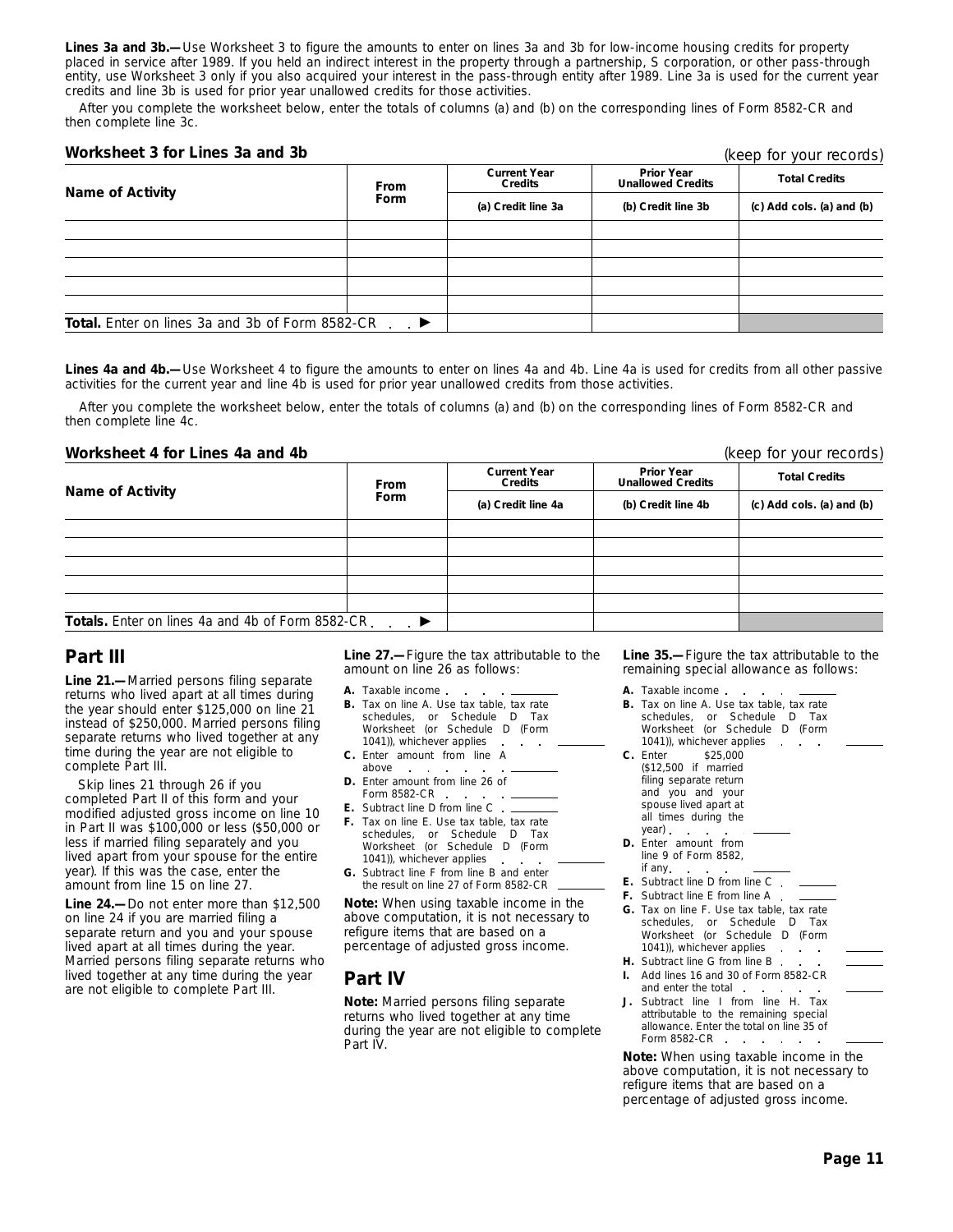### **Passive Activity Credit Allowed**

**Line 37.—**If you have only one type of credit, the amount on line 37 is the credit allowed for the year. Enter this amount on the form where it is normally reported. See **Reporting Allowed Credits on Your Tax Return** below. Your unallowed credit would be line 5 minus line 37.

Use Worksheets 5 through 9, whichever apply, below and on page 13, to allocate the allowed and unallowed credits if you have credits from more than one activity. Also use the worksheets if you must allocate the credits because they are reported on different forms.

Keep a record of each unallowed credit and the activity to which it belongs so you can claim the credit if it becomes allowable in a future year.

### **Reporting Allowed Credits on Your Tax Return**

**Form 3800.—**Enter on line 4 of Form 3800 the total passive activity general business credit allowed.

**Form 8586.—**If you are not required to file Form 3800, enter on line 7 of Form 8586 any allowed low-income housing credit.

**Form 8834.—**Enter on line 12 of Form 8834 the passive activity qualified electric vehicle credit allowed.

**Form 8844.—**Enter on line 7 of Form 8844 the passive activity empowerment zone employment credit allowed.

**Nonconventional source fuel credit.—**If you have an allowed passive activity credit for fuel produced from a nonconventional source, see section 29 for limitations and adjustments to the credit. Attach a separate schedule to your tax return showing how you figured the credit. If you have both passive and nonpassive credits, combine the credits before applying the limitations and adjustments. Report the credit on the line specified by the instructions for the tax return you file.

### **Instructions for Worksheet 5**

Complete Worksheet 5 if you have an amount on line 1c of Form 8582-CR and you have credits from more than one activity.

**Column (a).—**Enter the credits from Worksheet 1, column (c), in column (a) of this worksheet.

**Column (b).—**Divide each of the credits shown in column (a) by the total of the credits in column (a) and enter the ratio for each of the activities in column (b). The total of all ratios should equal 1.00.

**Column (c).—**Multiply line 16 of Form 8582-CR by the ratios in column (b) and enter the result in column (c). If the total of this column is the same as the total of column (a), all of the credits for the activities in column (a) of this worksheet are allowed. Report them on the forms you normally report them on and complete Worksheet 6 if you have credits shown in Worksheet 2. Also complete Worksheet 7 or 8 if you have credits shown in Worksheet 3 or 4. If the total of column (a) is more than the total of column (c), complete column (d).

**Column (d).—**Subtract column (c) from column (a) and enter the result in this column. Also enter the name of each activity and the form the credit should be reported on in Worksheet 8 and enter the amount from column (d) of this worksheet in column (a) of Worksheet 8. Also complete Worksheet 6 or 7 if you have credits on line 2c or 3c of Form 8582-CR.

### **Worksheet 5 for Credits on Line 1a or 1b** (*keep for your records*)

| <u>WORD ON SHOULD UP OF SHOULD UP TO BE THE THE THREE IN THE THE THREE IN THE THREE IN THE THREE IN THE THREE IN </u> |                           | $(100 \times 101 \times 100)$ |            |                          |                                               |
|-----------------------------------------------------------------------------------------------------------------------|---------------------------|-------------------------------|------------|--------------------------|-----------------------------------------------|
| Name of Activity                                                                                                      | Form To Be<br>Reported on | (a) Credits                   | (b) Ratios | (c) Special<br>Allowance | (d) Subtract<br>column (c) from<br>column (a) |
|                                                                                                                       |                           |                               |            |                          |                                               |
|                                                                                                                       |                           |                               |            |                          |                                               |
|                                                                                                                       |                           |                               |            |                          |                                               |
|                                                                                                                       |                           |                               |            |                          |                                               |
|                                                                                                                       |                           |                               |            |                          |                                               |
| Totals and a series and a series of the series of the series of the series of the series of the series of the         |                           | 1.00                          |            |                          |                                               |

### **Instructions for Worksheet 6**

Complete Worksheet 6 if you have credits on line 2c of Form 8582-CR and you have credits from more than one activity.

**Column (a).—**Enter the credits from Worksheet 2, column (c), in column (a) of this worksheet.

**Column (b).—**Divide each of the individual credits shown in column (a) by the total of all the credits in column (a) and enter the ratios for each of the activities in column (b). The total of all the ratios should equal 1.00.

**Column (c).—**Multiply line 30 of Form 8582-CR by the ratios in column (b) and enter the result in column (c). If the total of this column is the same as the total of column (a), all the credits for the activities in column (a) of this worksheet are allowed. Report them on the forms you normally report them on and complete Worksheet 7 or 8 if you have credits shown in Worksheet 3 or 4 or amounts in column (d) of Worksheet 5. If the total of column (a) is more than the total of column (c), complete column (d).

**Column (d).—**Subtract column (c) from column (a) and enter the result in this column. Also enter the name of each activity and the form the credit should be reported on in Worksheet 8 and enter the amount from column (d) of this worksheet in column (a) of Worksheet 8.

| Worksheet 6 for Credits on Line 2a or 2b                                                   |                           | (keep for your records) |            |                          |                                               |
|--------------------------------------------------------------------------------------------|---------------------------|-------------------------|------------|--------------------------|-----------------------------------------------|
| <b>Name of Activity</b>                                                                    | Form To Be<br>Reported on | (a) Credits             | (b) Ratios | (c) Special<br>Allowance | (d) Subtract<br>column (c) from<br>column (a) |
|                                                                                            |                           |                         |            |                          |                                               |
|                                                                                            |                           |                         |            |                          |                                               |
|                                                                                            |                           |                         |            |                          |                                               |
|                                                                                            |                           |                         |            |                          |                                               |
|                                                                                            |                           |                         |            |                          |                                               |
| Totals.<br>the contract of the contract of the contract of the contract of the contract of |                           |                         | 1.00       |                          |                                               |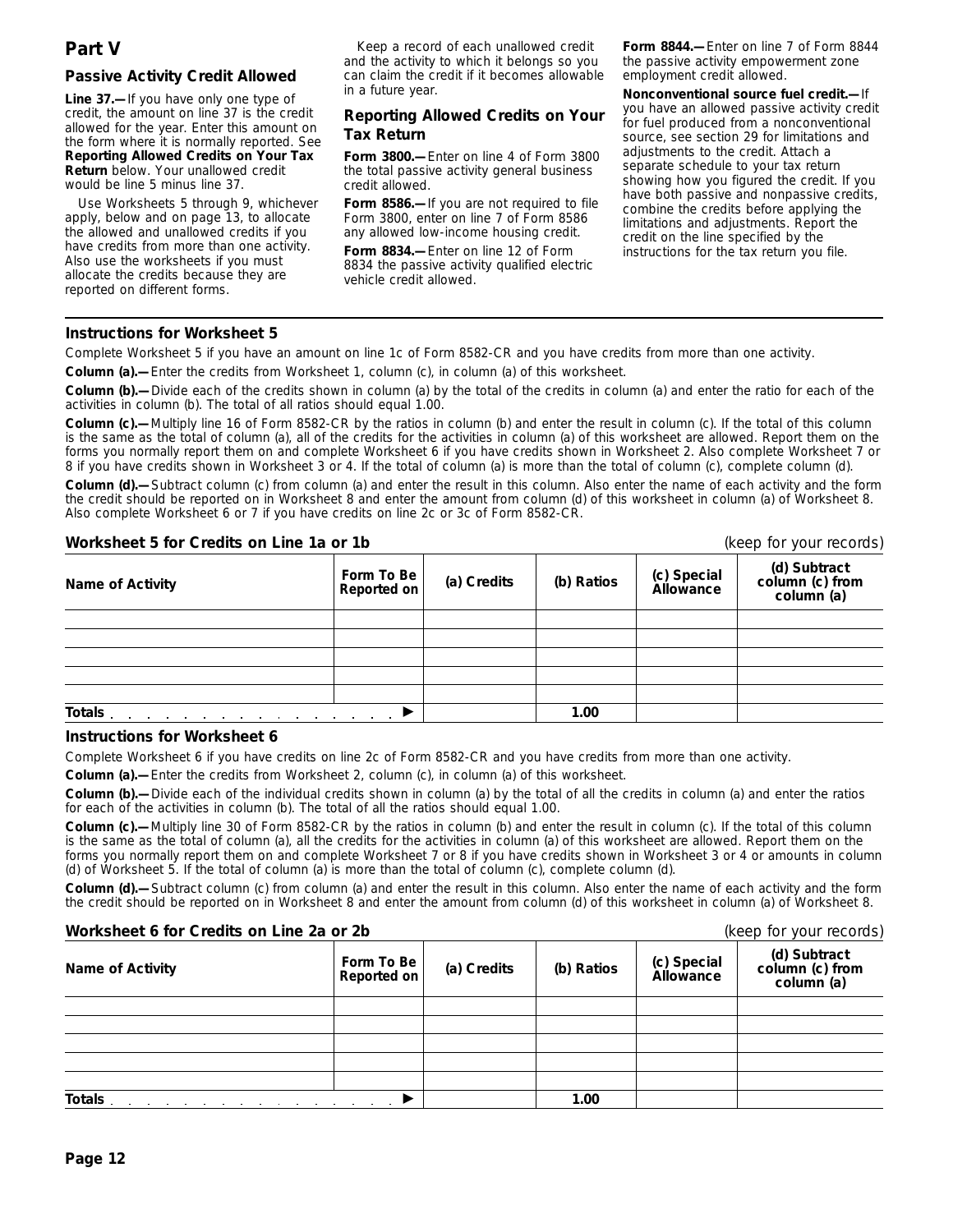### **Instructions for Worksheet 7**

Complete Worksheet 7 if you have credits on line 3c of Form 8582-CR and you have credits from more than one activity.

**Column (a).—**Enter the credits from Worksheet 3, column (c), in column (a) of this worksheet.

**Column (b).—**Divide each of the individual credits shown in column (a) by the total of all the credits in column (a) and enter the ratios for each of the activities in column (b). The total of all the ratios should equal 1.00.

**Column (c).—**Multiply line 36 of Form 8582-CR by the ratios in column (b) and enter the result in column (c). If the total of this column is the same as the total of column (a), all the credits for the activities in column (a) of this worksheet are allowed. Report them on the forms you normally report them on and complete Worksheet 8 if you have credits shown in Worksheet 4 or amounts in column (d) of Worksheet 5 or 6. If the total of column (a) is more than the total of column (c), complete column (d).

**Column (d).—**Subtract column (c) from column (a) and enter the result in this column. Also enter the name of each activity and the form the credit should be reported on in Worksheet 8 and enter the amount from column (d) of this worksheet in column (a) of Worksheet 8.

| Worksheet 7 for Credits on Line 3a or 3b |                                  | (keep for your records) |            |                          |                                               |
|------------------------------------------|----------------------------------|-------------------------|------------|--------------------------|-----------------------------------------------|
| <b>Name of Activity</b>                  | Form To Be<br><b>Reported on</b> | (a) Credits             | (b) Ratios | (c) Special<br>Allowance | (d) Subtract<br>column (c) from<br>column (a) |
|                                          |                                  |                         |            |                          |                                               |
|                                          |                                  |                         |            |                          |                                               |
|                                          |                                  |                         |            |                          |                                               |
|                                          |                                  |                         |            |                          |                                               |
|                                          |                                  |                         |            |                          |                                               |
| Totals <u>.</u>                          |                                  |                         | 1.00       |                          |                                               |

### **Instructions for Worksheet 8**

Complete Worksheet 8 if you have credits on line 4c of Form 8582-CR from more than one activity or reported on different forms, or you have amounts in column (d) of Worksheets 5, 6, or 7.

**Column (a).—**Enter the amounts, if any, from column (c) of Worksheet 4 and column (d) of Worksheets 5, 6, and 7.

**Column (b).—**Divide each of the credits in column (a) by the total of all the credits in column (a). The total of all the ratios should equal 1.00.

**Column (c).—**Complete the following computation:

| A. Enter line 5 of Form 8582-CR enter the contract of the state of the state of the state of the state of the state of the state of the state of the state of the state of the state of the state of the state of the state of |  |  |  |  |  |  |
|--------------------------------------------------------------------------------------------------------------------------------------------------------------------------------------------------------------------------------|--|--|--|--|--|--|
|                                                                                                                                                                                                                                |  |  |  |  |  |  |
|                                                                                                                                                                                                                                |  |  |  |  |  |  |

**C.** Subtract line B from line A

Multiply line C by the ratios in column (b) and enter the results in column (c). Complete Worksheet 9 to determine the credits allowed for 1995.

### **Worksheet 8—Allocation of Unallowed Credits** (*keep for your records*)

|                                                                                                                            | $1.000$ $1.000$ $1.000$ $1.000$ |             |            |                       |
|----------------------------------------------------------------------------------------------------------------------------|---------------------------------|-------------|------------|-----------------------|
| Name of Activity                                                                                                           | Form To Be<br>Reported on       | (a) Credits | (b) Ratios | (c) Unallowed Credits |
|                                                                                                                            |                                 |             |            |                       |
|                                                                                                                            |                                 |             |            |                       |
|                                                                                                                            |                                 |             |            |                       |
|                                                                                                                            |                                 |             |            |                       |
|                                                                                                                            |                                 |             |            |                       |
| Totals.<br>the contract of the contract of the contract of the contract of the contract of the contract of the contract of |                                 |             | 1.00       |                       |

### **Instructions for Worksheet 9**

**Column (a).—**Enter all the activities shown in Worksheet 8. The credits entered in column (a) of this worksheet should be the credits shown in column (c) of Worksheets 1, 2, 3, and 4 for the activities listed in Worksheet 8.

**Column (b).—**Enter the amounts from column (c) of Worksheet 8 in this column. These are your **unallowed credits for 1995. Column (c).—**Subtract column (b) from column (a). These are the **credits allowed for 1995.** The amounts in this column should be reported on the forms you normally use to report the credits. See **Reporting Allowed Credits on Your Tax Return** on page 12.

### **Worksheet 9—Allowed Credits** (keep for your records)

| <b>THE PHONE AND SERVICE SERVICE</b>                                                                                                                                                                                                      | $(100)$ ior your records      |             |                       |                     |
|-------------------------------------------------------------------------------------------------------------------------------------------------------------------------------------------------------------------------------------------|-------------------------------|-------------|-----------------------|---------------------|
| <b>Name of Activity</b>                                                                                                                                                                                                                   | Form To Be $ $<br>Reported on | (a) Credits | (b) Unallowed Credits | (c) Allowed Credits |
|                                                                                                                                                                                                                                           |                               |             |                       |                     |
|                                                                                                                                                                                                                                           |                               |             |                       |                     |
|                                                                                                                                                                                                                                           |                               |             |                       |                     |
|                                                                                                                                                                                                                                           |                               |             |                       |                     |
|                                                                                                                                                                                                                                           |                               |             |                       |                     |
| Totals.<br>the contract of the contract of the contract of the contract of the contract of the contract of the contract of the contract of the contract of the contract of the contract of the contract of the contract of the contract o |                               |             |                       |                     |